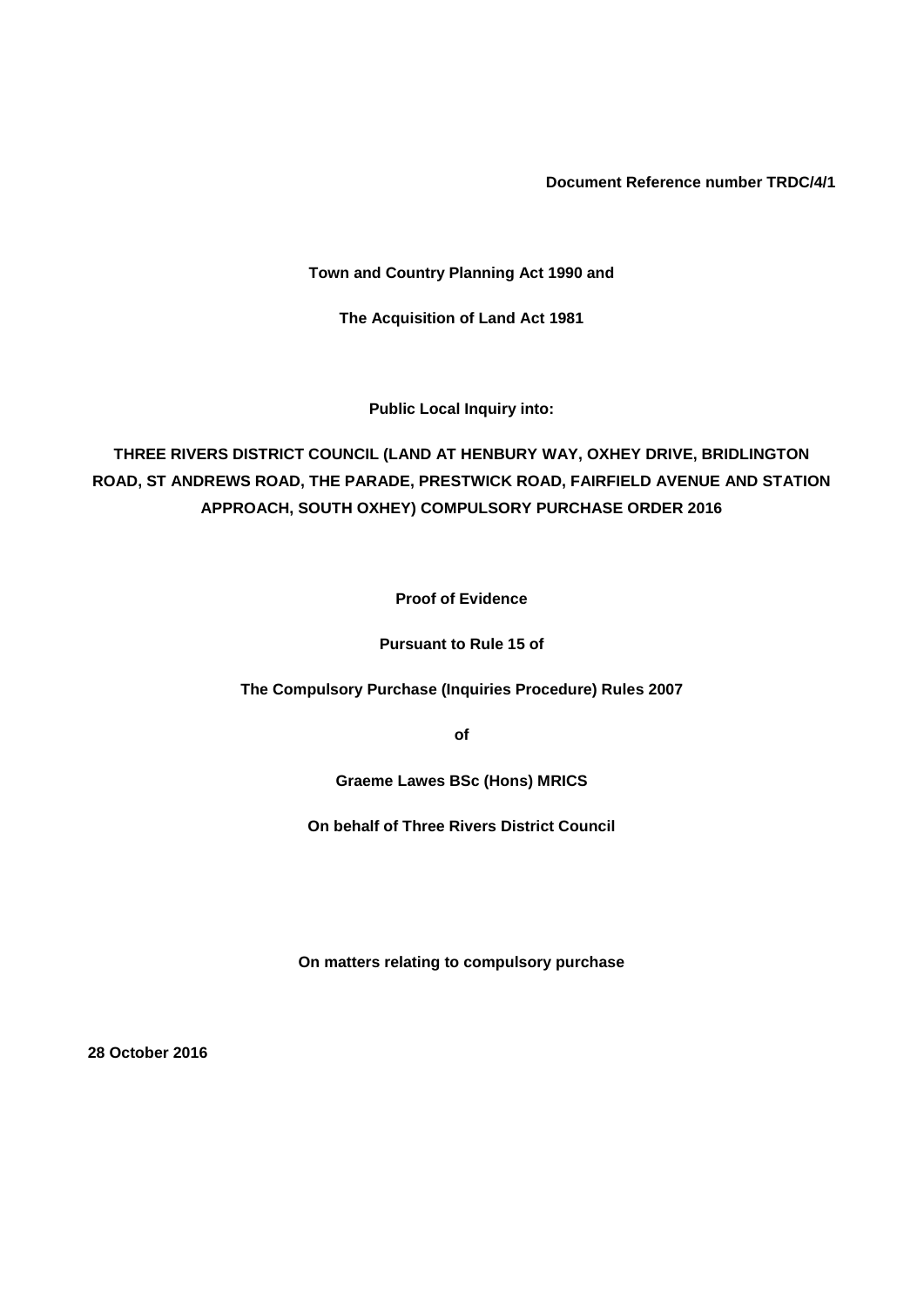## **CONTENTS**

| 1.             | <b>INTRODUCTION</b>                                | 2               |
|----------------|----------------------------------------------------|-----------------|
| 2.             | THE LAND INCLUDED IN THE COMPULSORY PURCHASE ORDER | 5               |
| 3.             | THE NEED FOR THE USE OF COMPULSORY PURCHASE POWERS | $\overline{7}$  |
| 4.             | THE COMPULSORY PURCHASE PROCESS                    | 11              |
| 5.             | NEGOTIATIONS TO ACQUIRE INTERESTS AND RIGHTS       | 12 <sup>2</sup> |
| 6.             | OBJECTIONS TO THE COMPULSORY PURCHASE ORDER        | 19              |
| 7 <sub>1</sub> | <b>CONCLUSIONS</b>                                 | 28              |
| 8.             | DECLARATION AND STATEMENT OF TRUTH                 | 29              |

## **Appendices (Bound Separately)**

| Correspondence sent to all residential owners and commercial occupiers CL1 |  |
|----------------------------------------------------------------------------|--|
| Summary chronology of correspondence with objectors to the CPOGL2          |  |
|                                                                            |  |
| Marketing particulars for Rickmansworth Sports Cars, Station Approach GL4  |  |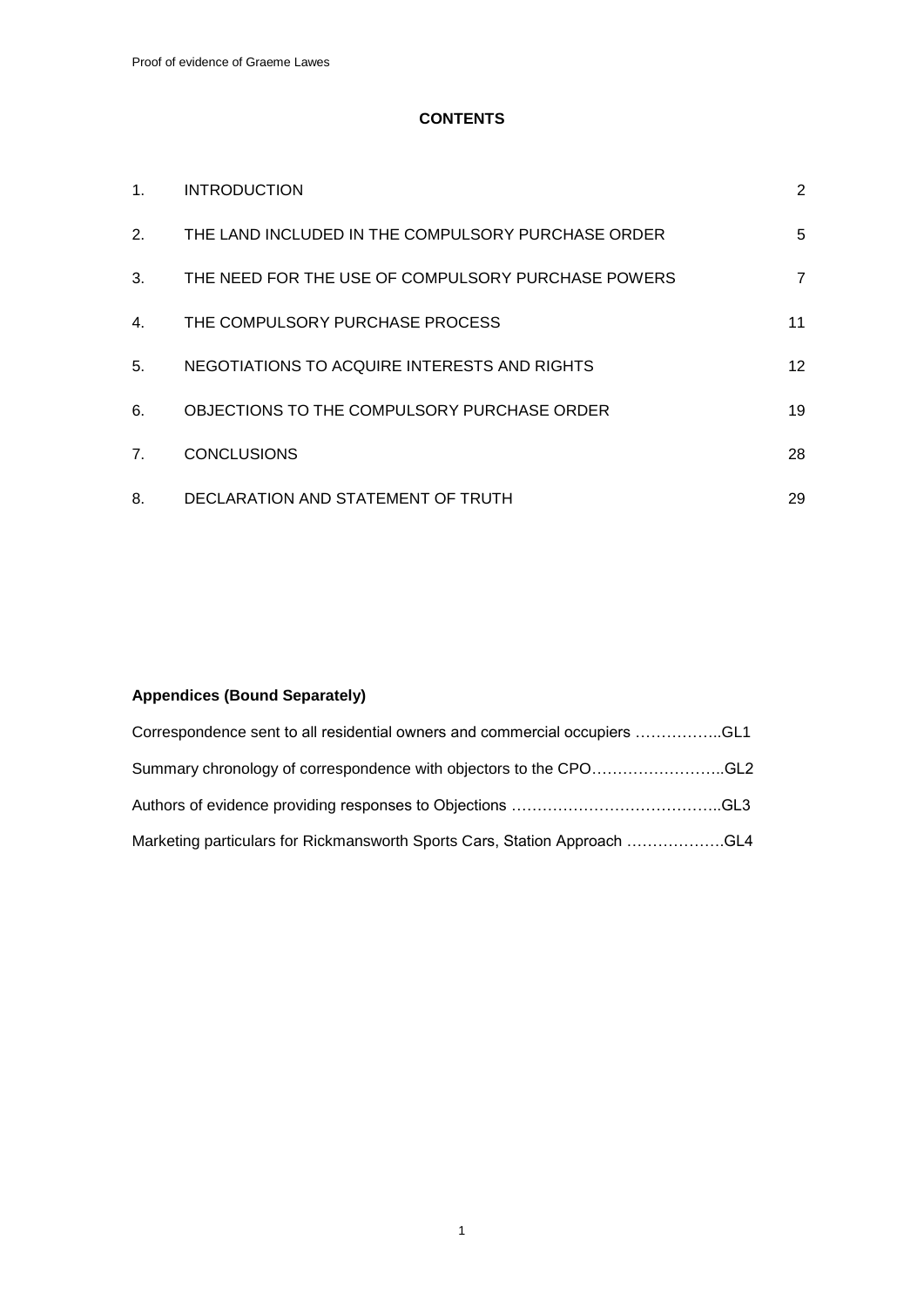## 1. **INTRODUCTION**

## **Qualifications and Experience**

- 1.1 I, Graeme Lawes, have been a Member of the Royal Institution of Chartered Surveyors (RICS) since qualification in 2000. In addition I hold a Bachelor of Science Degree in Land Management from the University of Reading and have been a member of the Compulsory Purchase Association since its inception in 2002.
- 1.2 Following graduation I joined GL Hearn, a privately owned practice of planners and chartered surveyors where, after qualification, I specialised in providing advice on compulsory purchase and compensation matters. In 2006 I joined Drivers Jonas LLP to continue in a similar role.
- 1.3 In March 2010 Drivers Jonas LLP merged with Deloitte LLP to create Drivers Jonas Deloitte. In January 2013 the Drivers Jonas name was rebranded 'Deloitte Real Estate.
- 1.4 Deloitte LLP offers professional services to the UK and European market. With over 14,500 people in 28 offices in the UK and Switzerland, Deloitte has the broadest and deepest range of skills of any business advisory organisation. We provide professional services and advice to many leading businesses, government departments and public sector bodies, and publish many influential studies and thought leadership pieces. Deloitte LLP is the UK member firm of Deloitte Touche Tohmatsu Limited, a UK private company limited by guarantee, and its network of member firms, each of which is a legally separate and independent entity.
- 1.5 I am currently a Director in the Real Estate team at Deloitte LLP, where I continue to advise numerous acquiring authorities, developers and claimants in respect of matters relating to compulsory purchase process and compensation.
- 1.6 I have submitted evidence on matters relating to compulsory purchase to various public inquiries, including regeneration schemes in Dover, and the London Boroughs of Ealing and Tower Hamlets. I also have experience of other similar projects that have required the use of compulsory purchase, including the regeneration of Southall Gasworks, and town centre regeneration schemes in Newbury and Bristol.

## **Involvement with the Project**

1.6 Deloitte has been advising Three Rivers District Council ("the Council") in respect of various property matters, principally concerning the procurement of a Development Partner, since April 2012.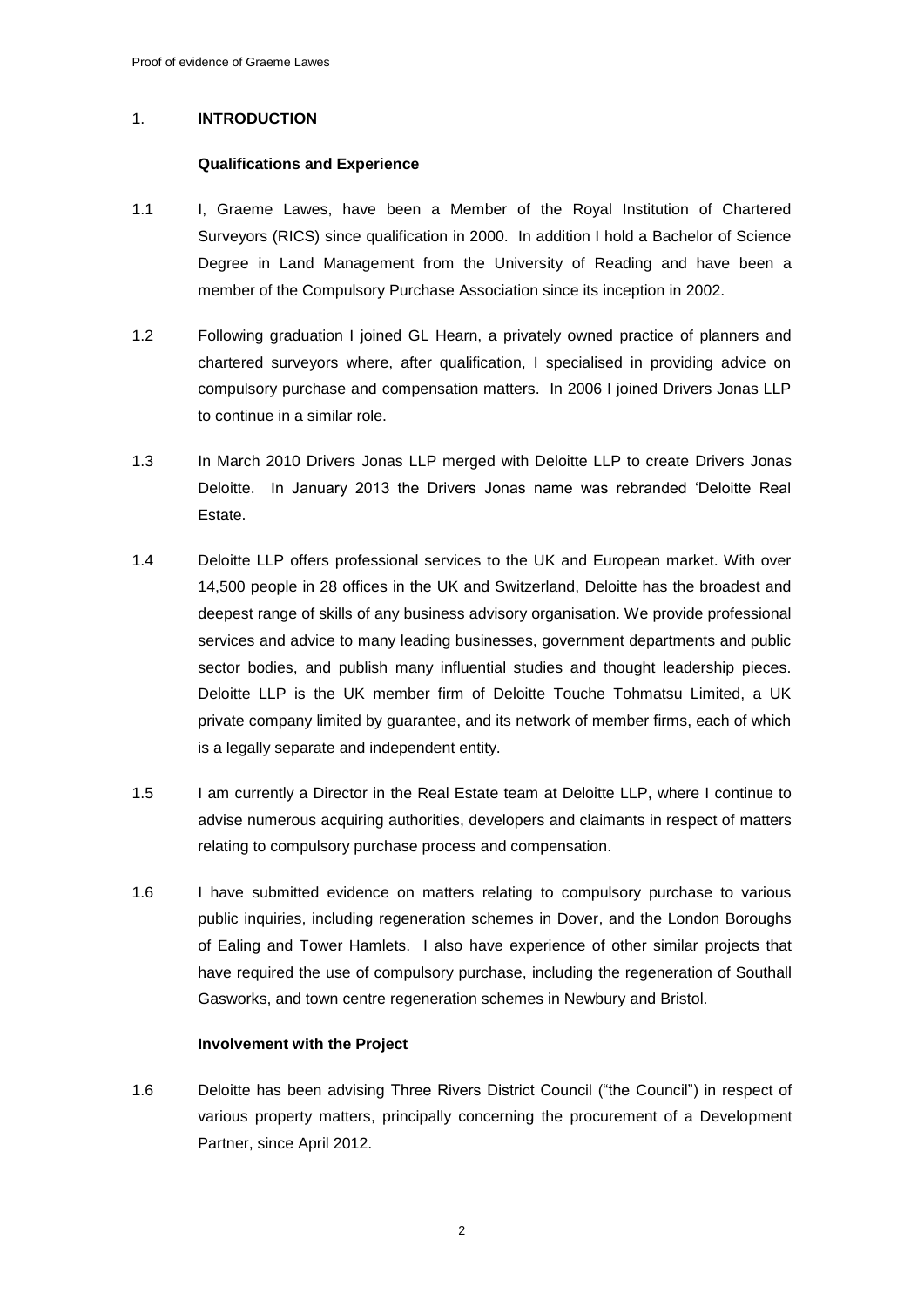- 1.7 My role, which commenced in April 2015 has been to advise on matters relating to compulsory purchase and compensation, and specifically on matters relating to the exercise of compulsory purchase powers by the Council in order to facilitate the development of the Scheme, a housing led mixed use development known as the South Oxhey Initiative.
- 1.8 My instructions have involved working with the Council, and their development partners Countryside Properties plc and Home Group (together referred to as "the Developer") and respective professional teams to:
	- (a) establish the boundary of the Compulsory Purchase Order ("the CPO") and the interests in land within that boundary (the "Order Land") that are required for the delivery of a development which will achieve the objectives of the Council;
	- (b) advise on likely levels of compensation;
	- (c) engage with landowners and ensure that, where practicable, efforts are made to acquire land by agreement;
	- (d) advise on the likelihood of the Council being able to acquire the required interests in land by agreement;
	- (e) advise on arrangements for the compulsory purchase of the land; and,
	- (f) consider objections.

## **Scope of Evidence**

- 1.9 My evidence primarily relates to the need for a compulsory purchase order to assemble the land to enable the development to proceed, together with the negotiations carried out with affected landowners, and in particular negotiations with objectors.
- 1.10 In carrying out my instructions I have been assisted by my colleagues, officers of the Council and representatives from the Developer together with their professional advisers, some of whom will also provide evidence to the inquiry.
- 1.11 My evidence covers:
	- (a) a description of land included within the CPO;
	- (b) a summary of the need for the Order Land;
	- (c) consideration of the justification for the use of compulsory purchase powers, with particular reference to the "*Guidance on compulsory purchase process and The Crichel Down Rules for the disposal of surplus land acquired by, or under threat of, compulsion*" ("the October 2015 Guidance")(CD4.5);
	- (d) a summary of negotiations with affected landowners to acquire by agreement;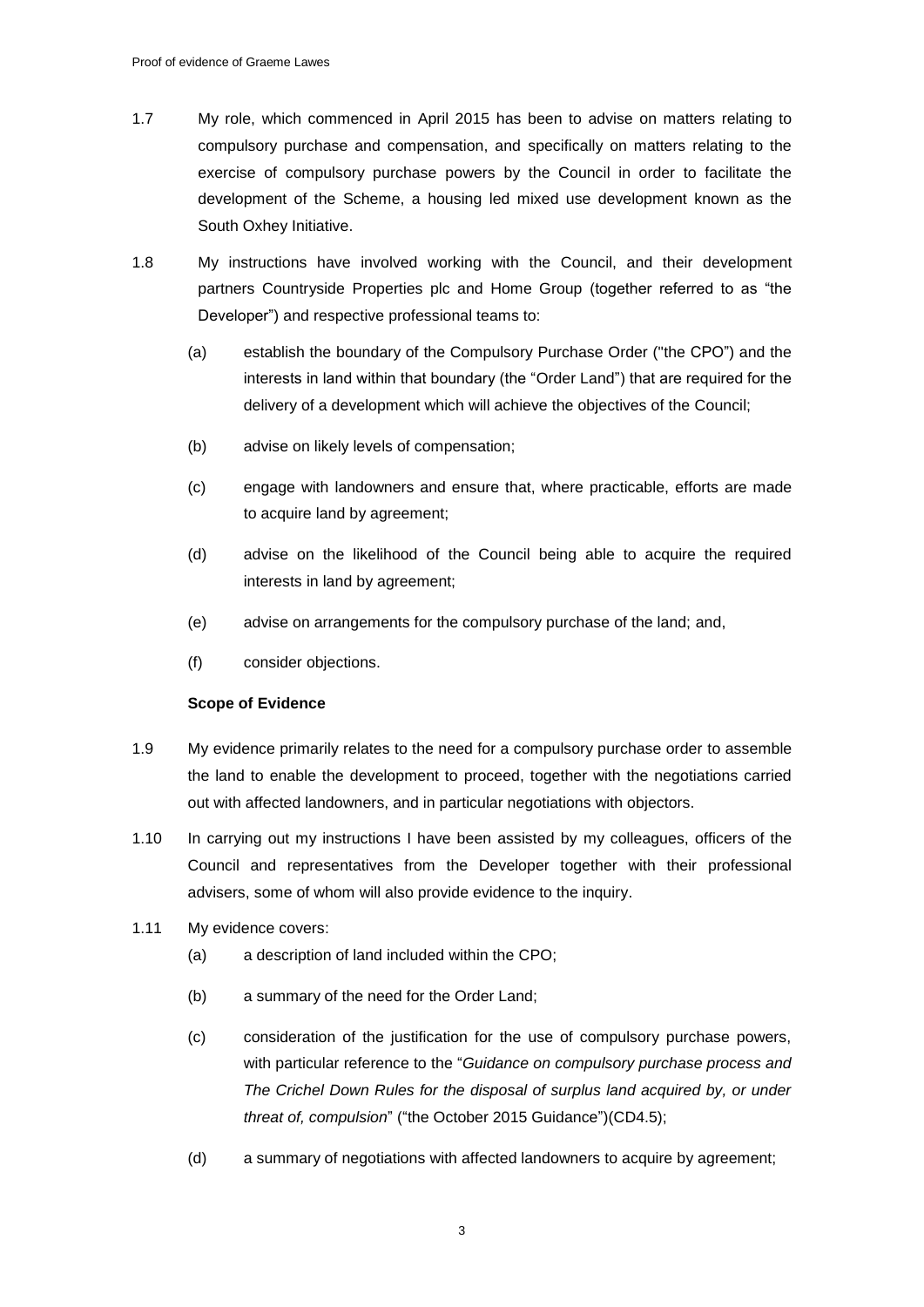- (e) a summary of the objections and the response of the Council to these; and
- (f) my conclusions on the need for the CPO.

## **Terminology**

1.12 In my proof of evidence references to the core documents are made by the abbreviation, for example, "CD1". Other proofs are referred to by the name of the author.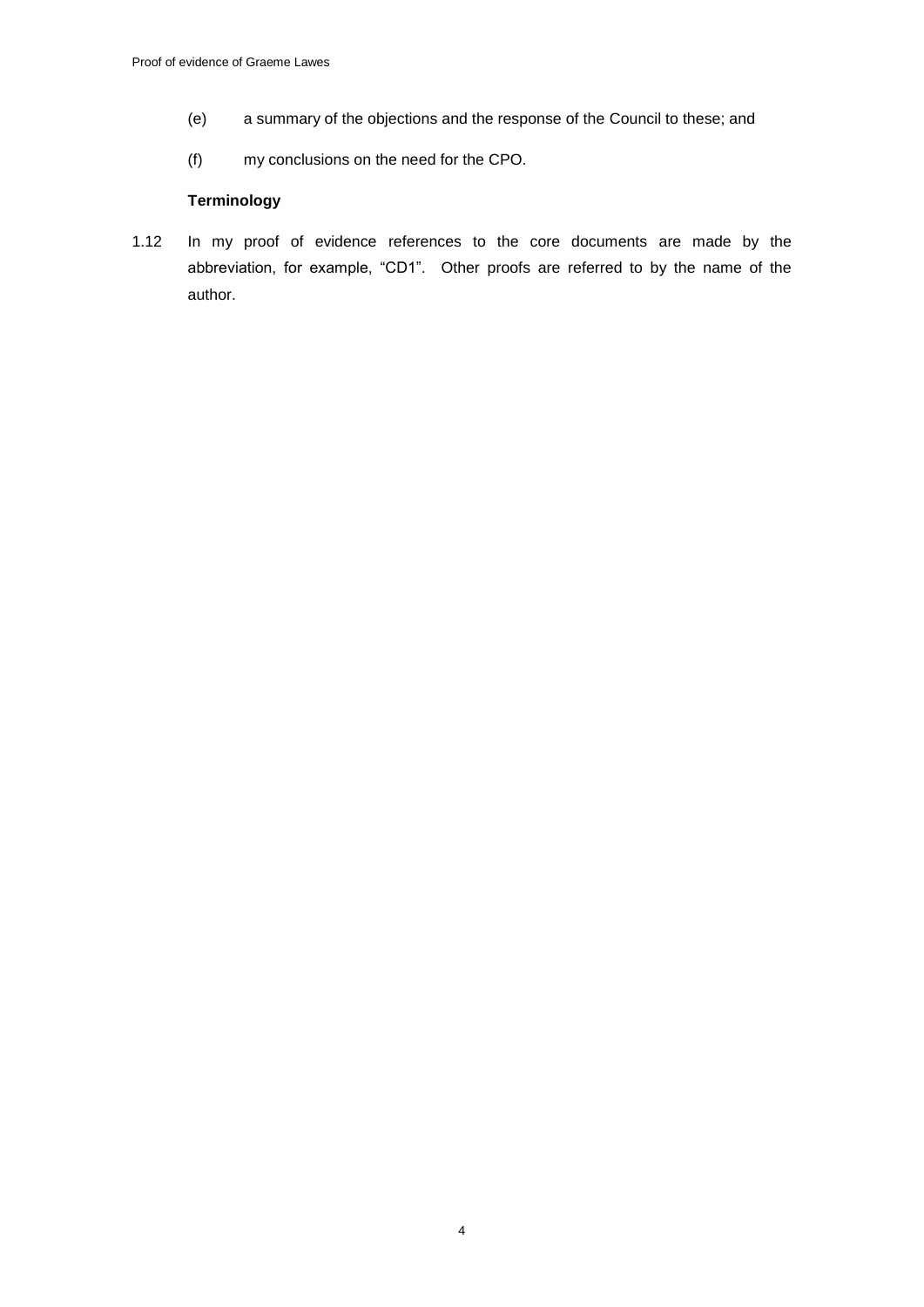## 2. **THE LAND INCLUDED IN THE COMPULSORY PURCHASE ORDER**

### **The Scheme**

- 2.1 The CPO has been made to enable assembly of the land required for the phased comprehensive development of land at South Oxhey Central, and three "Satellite Sites" at Maylands Road, Hayling Road and Hallowes Crescent.
- 2.2 This comprehensive development, or Scheme, is known as the "South Oxhey Initiative" and will provide up to 514 dwellings (96 of which are to affordable), up to 5,137sq m of town centre uses (Use Classes C3, A1, A2, A3, A4, A5, D1 and D2), and associated landscaping, access, transport infrastructure and car parking. The Scheme, for which the Developer has outline planning consent (and detailed consent in part) is described in detail in the proof of Adrian Barker.

## **The Boundary of the Order Land**

- 2.3 The boundary of the Order Land was drawn to create a site that is necessary for the construction and use of the Scheme.
- 2.4 With reference to the plans at CD6.1, the Scheme (and boundary of the planning consent) comprises six separate areas: the Core Site; the Station Approach area; and Henbury Gardens (which collectively comprise the area known as South Oxhey Central), and three "Satellite Sites" at Maylands Road, Hayling Road and Hallowes Crescent.
- 2.5 Four areas of the Scheme are owned by the Council and are not subject to any third party interests. These areas the land at Henbury Gardens and the Satellite Sites at Maylands Road, Hayling Road and Hallowes Crescent. These four areas are therefore excluded from the Order Land.
- 2.6 The remaining two areas of the Scheme comprise the Order Land.

## **Description of the Order Land**

- 2.7 The Order Land comprises the Core Site and the Station Approach area. The Core Site is bordered to the north by the William Morris Hall, a public library and Fairfield Avenue, to the east by the Parade and Prestwick Road, to the south by Oxhey Drive and to the west by Henbury Way. The Station Approach area comprises the land and buildings at, and adjacent to Station Approach, which provides an access loop connecting Prestwick Road to Carpenders Park station.
- 2.8 The property on the Order Land can be broken down as follows. First, there are 123 residential units on the Core Site. Of these, 96 are occupied by tenants of Thrive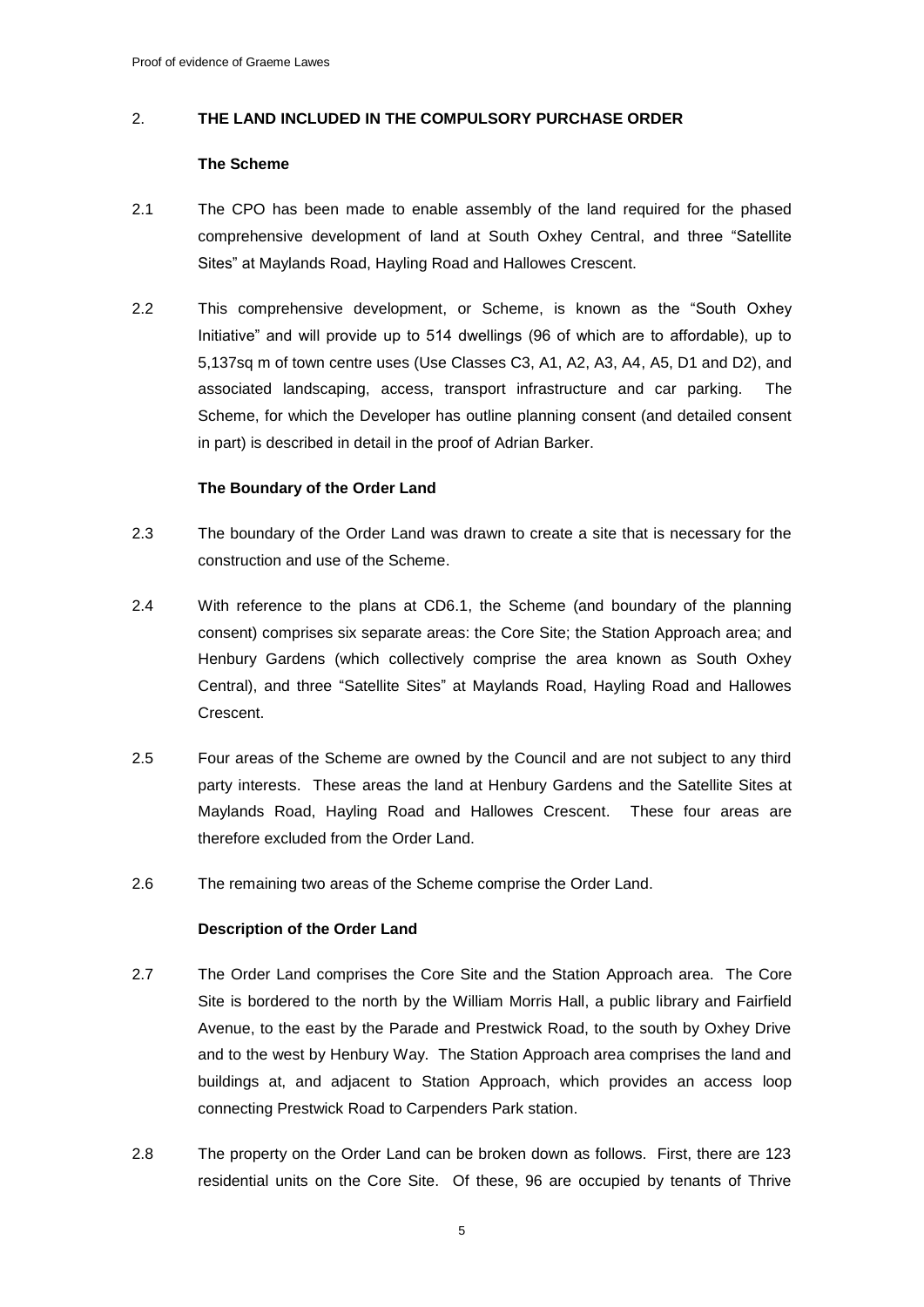Homes and 27 are owned by long leaseholders. There are two qualifications to this number. First, the dwelling at no. 36 St Andrews Road has been sub-divided by the owner to provide an additional unit. Second, there are three additional dwellings (at nos. 16 and 43 Bridlington Road and no. 23 St Andrews Road) which are owned by the Council and let together with retail units. The inclusion of these units provides a total of 127 residential units (96 Thrive owned and 31 others).

- 2.9 The Order Land also provides 77 commercial use units on the Order Land (some of which are vacant), that provide a total commercial floor space of approximately 7,432sq m (80,000sq ft) together with an electricity sub-station and the Baden Hall Scout Hall on Henbury Way.
- 2.10 The Order Land is shown on the Order Plan with the land to be acquired coloured pink. No new rights are required.
- 2.11 A detailed description of the Order Land is contained in the proof of Alan Head.

## **Excluded Interests**

2.12 The Council is the freehold owner of 237 of the 247 plots contained in the CPO. In accordance with the advice in the October 2015 Guidance (CD4.5), the CPO has been drafted to exclude these interests.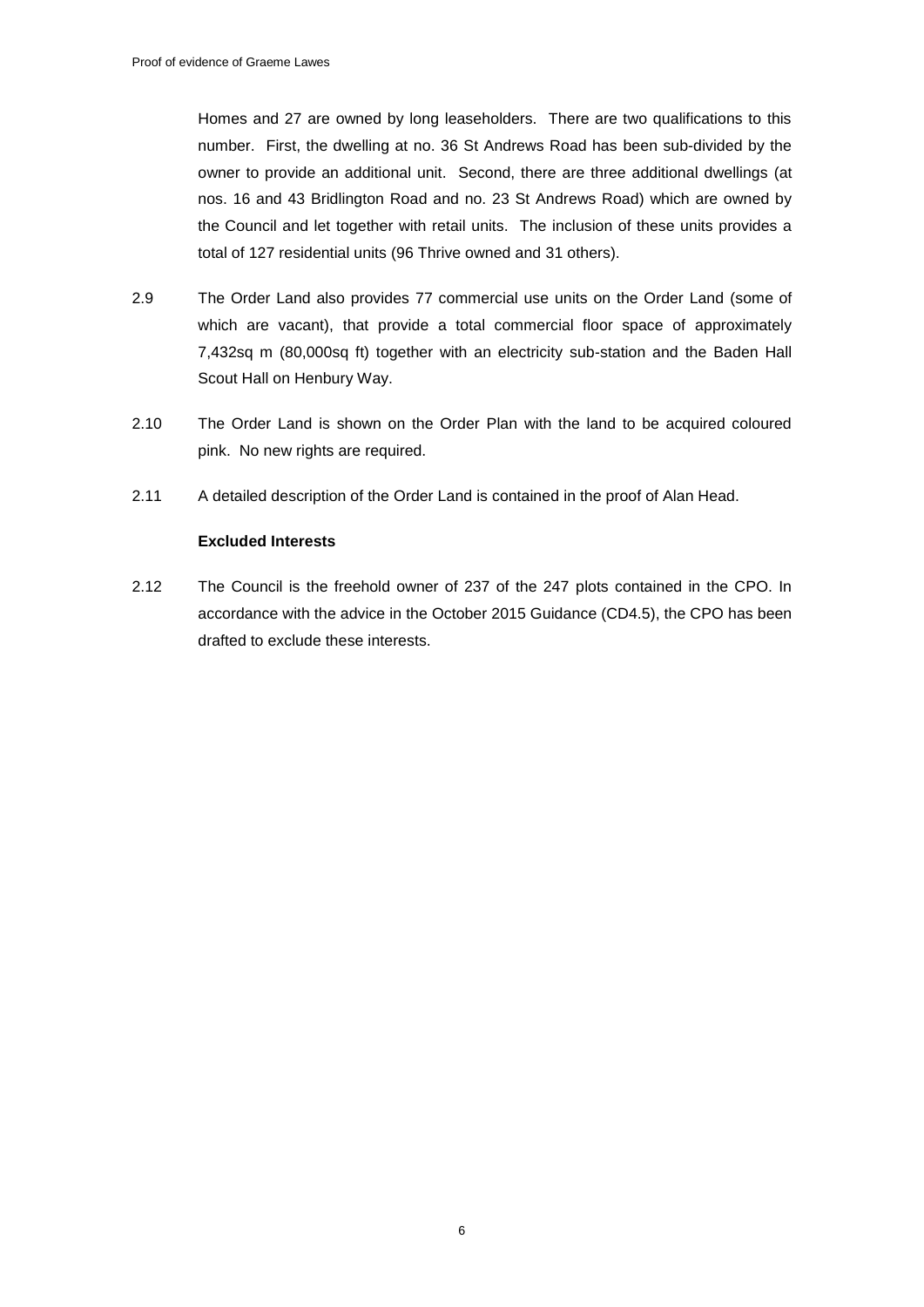## 3. **THE NEED FOR THE USE OF COMPULSORY PURCHASE POWERS**

## **The Purpose of the CPO**

- 3.1 The purpose of the CPO is to secure the assembly of all the outstanding interests in the Order Land. The Order Land will then be used to enable the development of the Scheme. Thus, the Council's objective in making the CPO is to bring all of the Order Land into a single ownership and to obtain vacant possession of it to ensure delivery of the Scheme.
- 3.2 The extent of the Order Land has been determined by the requirement to achieve the objectives of the Council, which are to deliver a comprehensive mixed use scheme which supports the long term needs of South Oxhey. The Council's objectives are set out more fully in the evidence of Alan Head.
- 3.3 The Council requires certainty that the Order Land can be acquired, with the timetable for acquisition being aligned with the phased timetable of the works. The table at paragraph 10.1 of the Statement of Case (CD1.7) sets out the anticipated commencement date for works and it will be noted that this covers the period from January 2017 (for some of that land within the control of the Council) to March 2020.

## **Number of Plot Interests in the CPO**

- 3.4 There are 247 plots in the Order Land, as shown in the Order Plans, over ground and three upper levels. Of these, 237 plots are owned by the Council and the remaining 10 plots are owned by Thrive Homes Ltd ("Thrive"). Aside from the 10 plots owned by Thrive, the CPO is required to acquire the lessee and occupier interests in each plot, and to assemble the necessary land with clean title.
- 3.5 All the plots in the Order Land are permanently required for the Scheme.
- 3.6 Where practicable to do so, the Council has sought to acquire the plot interests in the Order Land by agreement, and this is considered in more detail in Section 5 of this proof.

## **The Statutory Basis for the Compulsory Purchase Order**

3.7 The CPO has been made pursuant to section 226(1)(a) of the Town and Country Planning Act 1990 (the 1990 Act) (CD4.1). Guidance to acquiring authorities on the use of this power is provided by the October 2015 Guidance (CD4.5) and in particular Section 1 of Tier 2 (Enabling Powers). I address some of this guidance below and do not intend this section to be comprehensive. In the normal way, the acquiring authority relies upon the totality of the evidence submitted, and submissions will be made on how that evidence demonstrates compliance with the Guidance.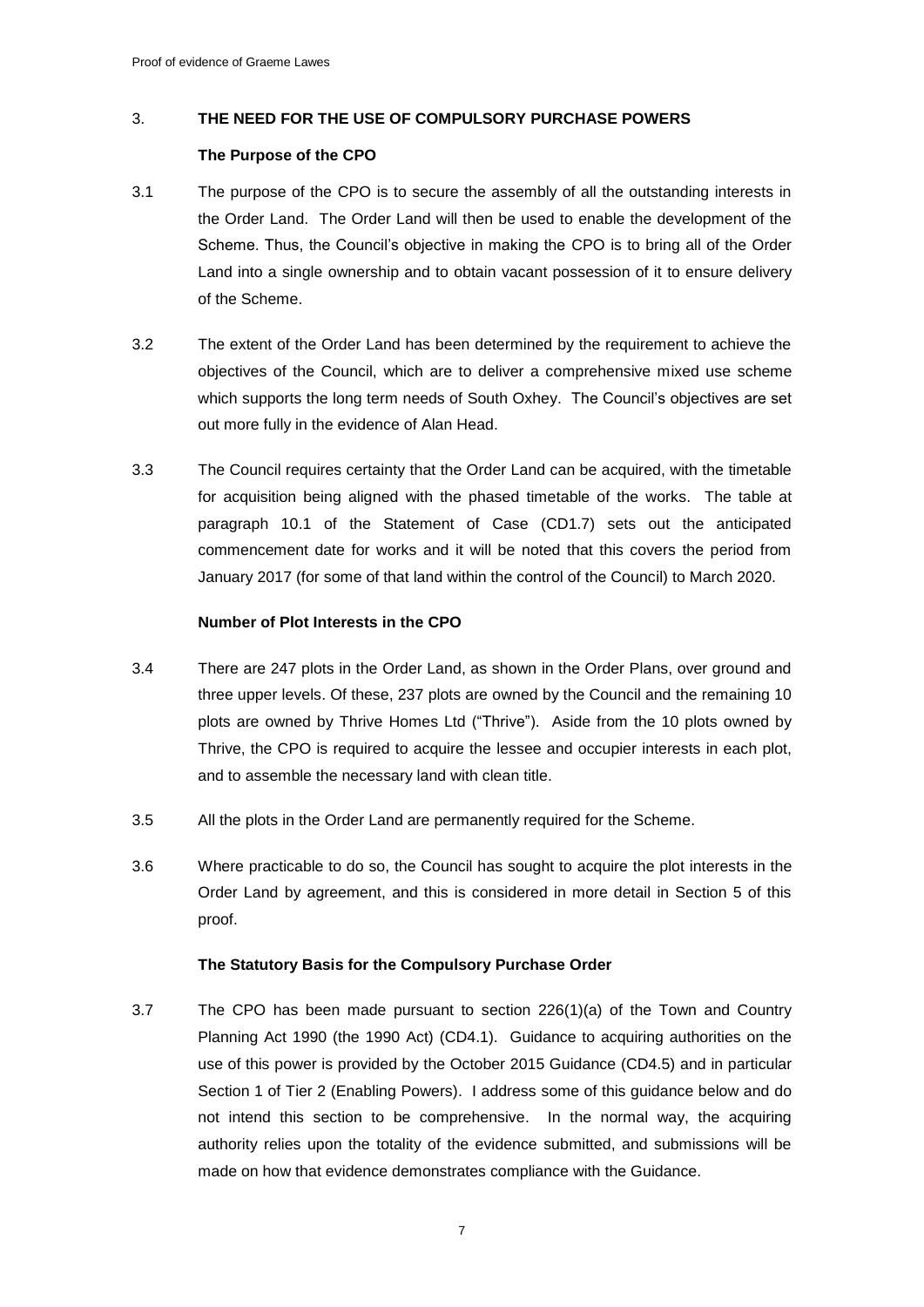- 3.8 In preparing and making the CPO, the Council has been mindful of the provisions of the 1990 Act together with the October 2015 Guidance (CD4.5). Of particular relevance are the provisions of s.226 (1) (a) of the 1990 Act.
- 3.9 Section 226(1)(a) of the 1990 Act provides that:

*"A local authority to whom this section applies shall, on being authorised to do so by the Secretary of State, have power to acquire compulsorily any land in their area –*

*(a) if the authority think that the acquisition will facilitate the carrying out of development, re-development or improvement on or in relation to the land."*

3.10 Subsection 1A provides that:

*"…a local authority must not exercise the power under paragraph (a) of sub section (1) unless they think that the development, re-development or improvement is likely to contribute to the achievement of any one or more of the following objects –*

*(a) the promotion or improvement of the economic well-being of their area;*

*(b) the promotion or improvement of the social well-being of their area;*

*(c) the promotion or improvement of the environmental well-being of their area"*

## **The October 2015 Guidance Tests**

3.11 Paragraph 76 of the October 2015 Guidance (CD4.5) states that any decision about whether to confirm an order made under s226(1)(a) will be made on its own merits but goes on to identify three factors that the Secretary of State can be expected to consider in making its decision. The three matters and the way in which the Council has had regard to each of these, are as follows:

> *"whether the purpose for which the land is being acquired fits in with the adopted Local Plan for the area or, where no such up to date Local Plan exists, with the draft Local Plan and the National Planning Policy Framework.*

The compatibility of the Scheme with the planning framework for the area is set out in the proof of Adrian Barker.

*"the extent to which the proposed purpose will contribute to the achievement of the promotion or improvement of the economic, social and environmental well-being of the area."*

This is explained in the proofs of Adrian Barker, Mike Woolliscroft and Alan Head.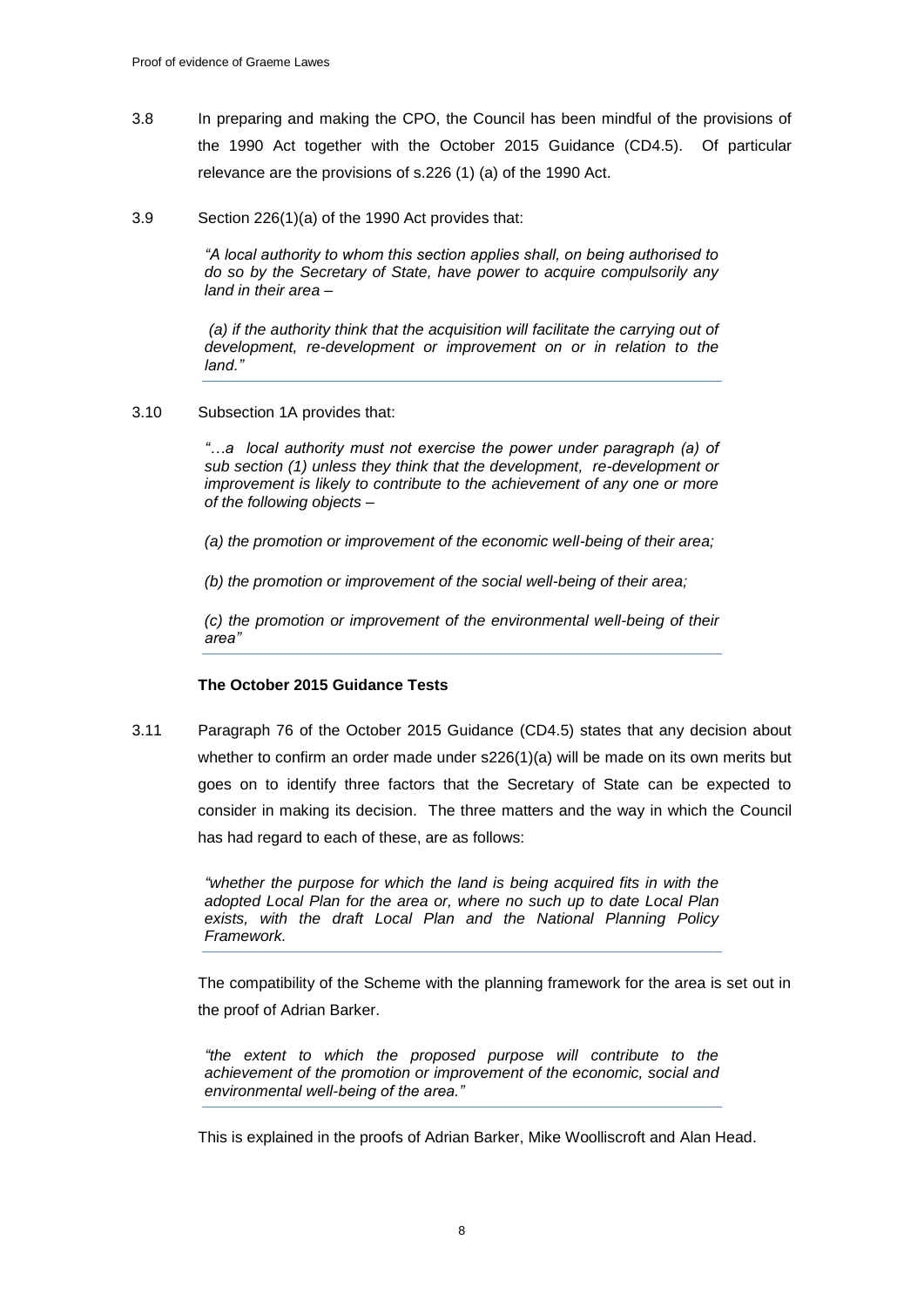*"whether the purpose for which the acquiring authority is proposing to acquire the land could be achieved by any other means. This may include considering the appropriateness of any alternative proposals put forward by the owners of the land, or any other persons, for its re-use. It may also involve examining the suitability of any alternative locations for the purpose for which the land is being acquired."*

As set out in the proof of Alan Head, and in my proof of evidence, the comprehensive redevelopment could not be achieved by any other means. Mr Barker's evidence explains that redevelopment of the area is supported by the adopted development plan.

## **Summary of the Need for Compulsory Purchase**

- 3.12 In deciding to make the CPO, the Council has considered whether they think that acquisition of the Order Land will facilitate a re-development on it, and whether such redevelopment is likely to contribute to achieving the promotion or improvement of the economic, social and environmental well-being of their area. They have concluded that acquisition of the Order Land will secure the delivery of the Scheme that will satisfy those well-being objectives.
- 3.13 The social, economic and environmental improvements that the Council expects the Scheme to deliver are explained in the proofs of evidence before the Inquiry, particularly the proofs of Alan Head, Adrian Barker and Mike Woolliscroft. Based upon this evidence I consider that such development, redevelopment and improvement is likely to contribute to the promotion and improvement of the economic, social and environmental well-being of the area.
- 3.14 In my experience, I consider it highly unlikely that the development of the Scheme to achieve those objectives would be achieved solely by negotiations without the availability of compulsory purchase powers over the Order Land. In my opinion, without the CPO, it is highly unlikely that the Scheme could proceed within a reasonable timetable.
- 3.15 The Council requires certainty that the Order Land can be acquired, with the timetable for acquisition being aligned with the phased timetable of the works. The table at paragraph 10.1 of the Statement of Case (CD1.7) sets out the anticipated commencement date for works and it will be noted that this covers the period from January 2017 (for some of that land within immediate control of the Council) to March 2020. The programme will provide for acquisition within the three year life of a confirmed Order.
- 3.16 In my opinion the Council is justified in making the CPO and has followed the guidance in the October 2015 Guidance (CD4.5). In particular, the Council has a clear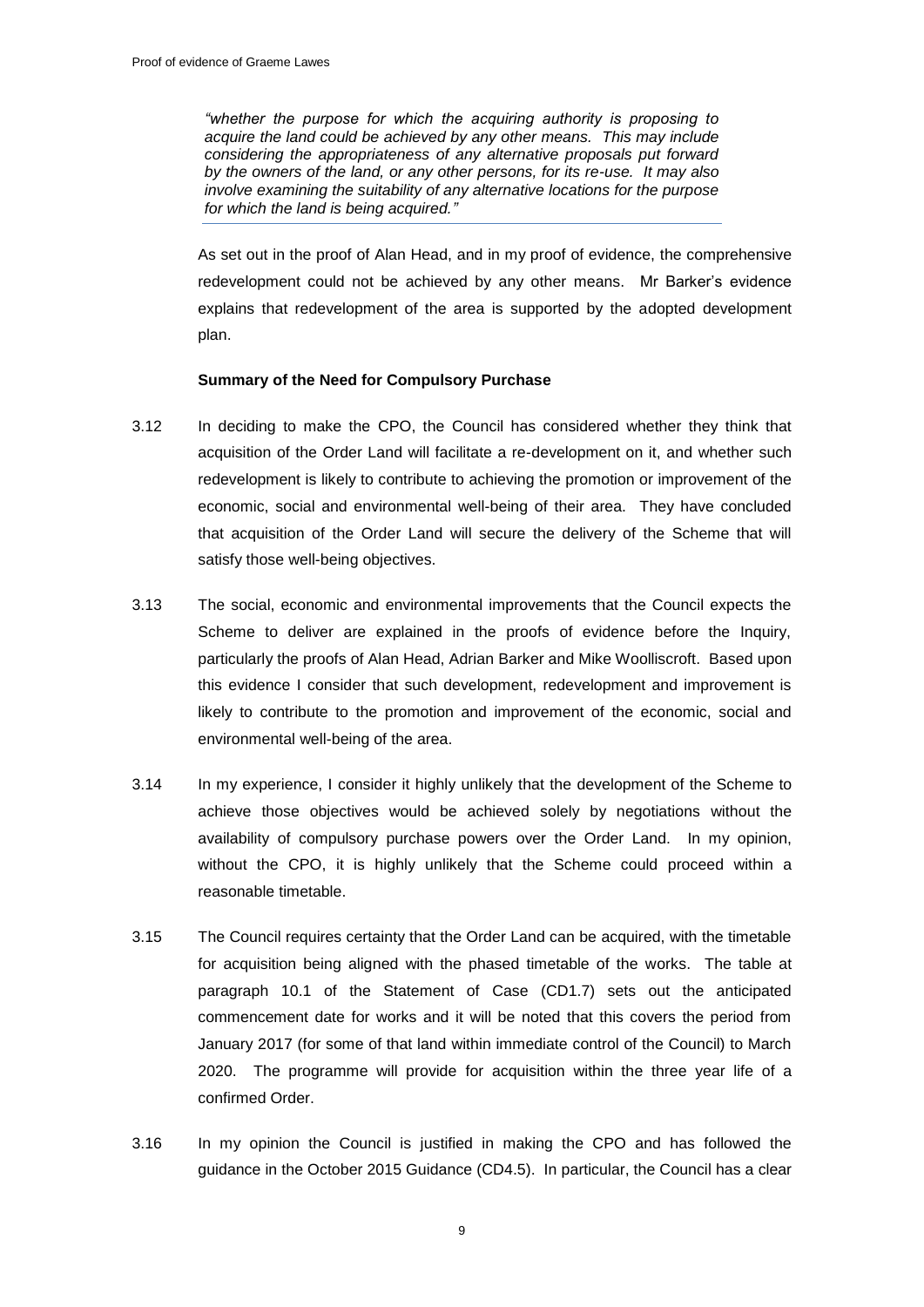purpose for the acquisition and is satisfied that the necessary resources are likely to be available to achieve that purpose in an appropriate time-scale. There are no impediments to implementation that will not be overcome by the confirmation of the Order.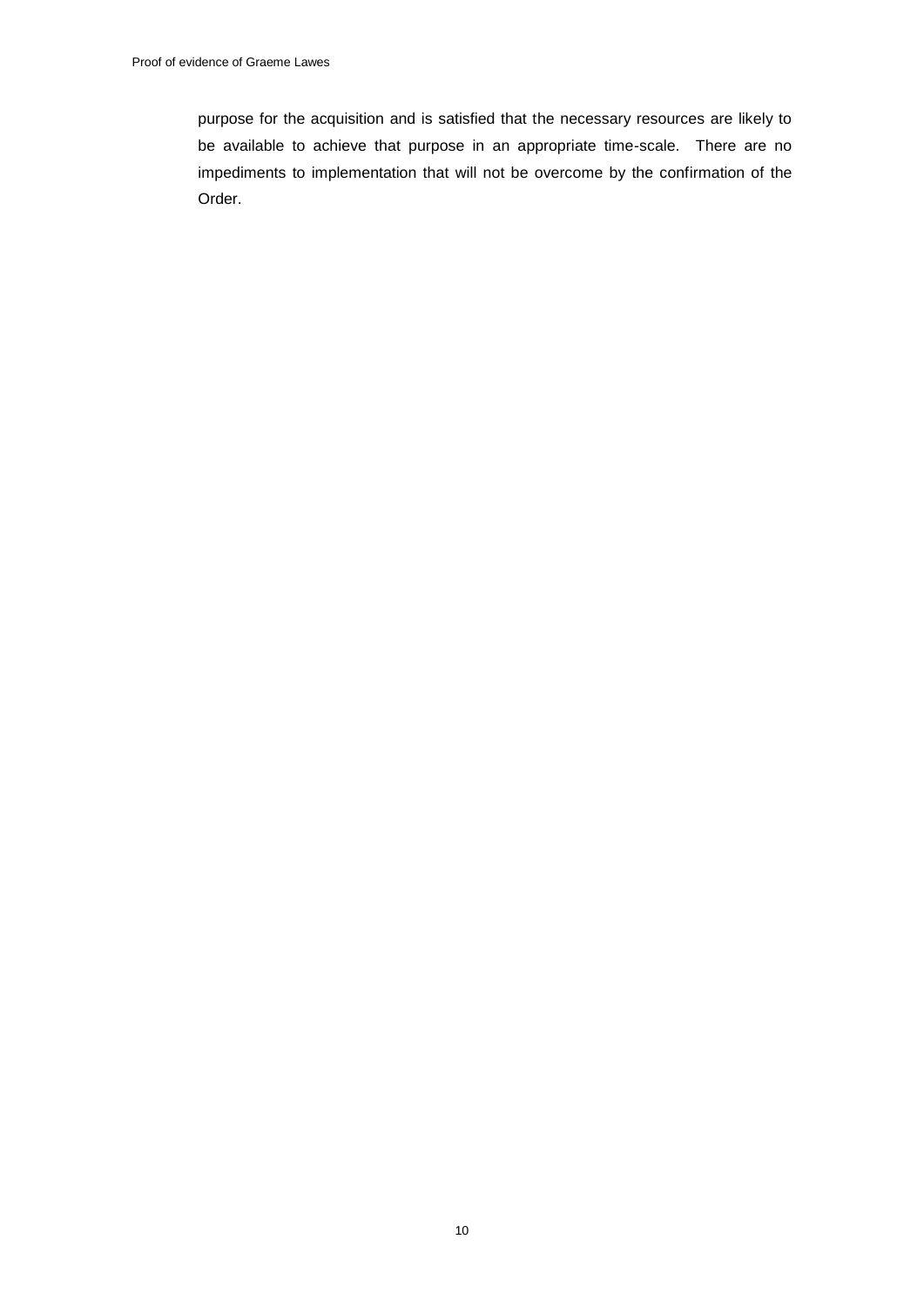## 4. **THE COMPULSORY PURCHASE PROCESS**

- 4.1 The Council has made the CPO pursuant to its powers under section 226(1) (a) of the 1990 Act (CD4.1).
- 4.2 In doing so, the Council has followed the procedural guidance set out in the October 2015 Guidance (CD4.5) and the requirements of the Acquisition of Land Act 1981 (CD4.2).
- 4.3 A summary of the key milestone dates in the compulsory purchase process to date is set out below.
	- (i) Exchange of Contracts for Development Agreement between the Council, the Developer and Home Group Ltd for the redevelopment of the Order Land – 18 December 2015
	- (ii) Planning permission granted (subject to completion of s106 Agreement) 17 March 2016
	- (iii) Full Council resolution to proceed to make the CPO 21 March 2016
	- (iv) Making of the CPO 26 April 2016
	- (v) Expiry of objection period 27 May 2016
	- (vi) Planning permission granted 31 May 2016
	- (vii) Statement of case submitted 21 July 2016
	- (viii) Submission of proofs of evidence/written representations 1 November 2016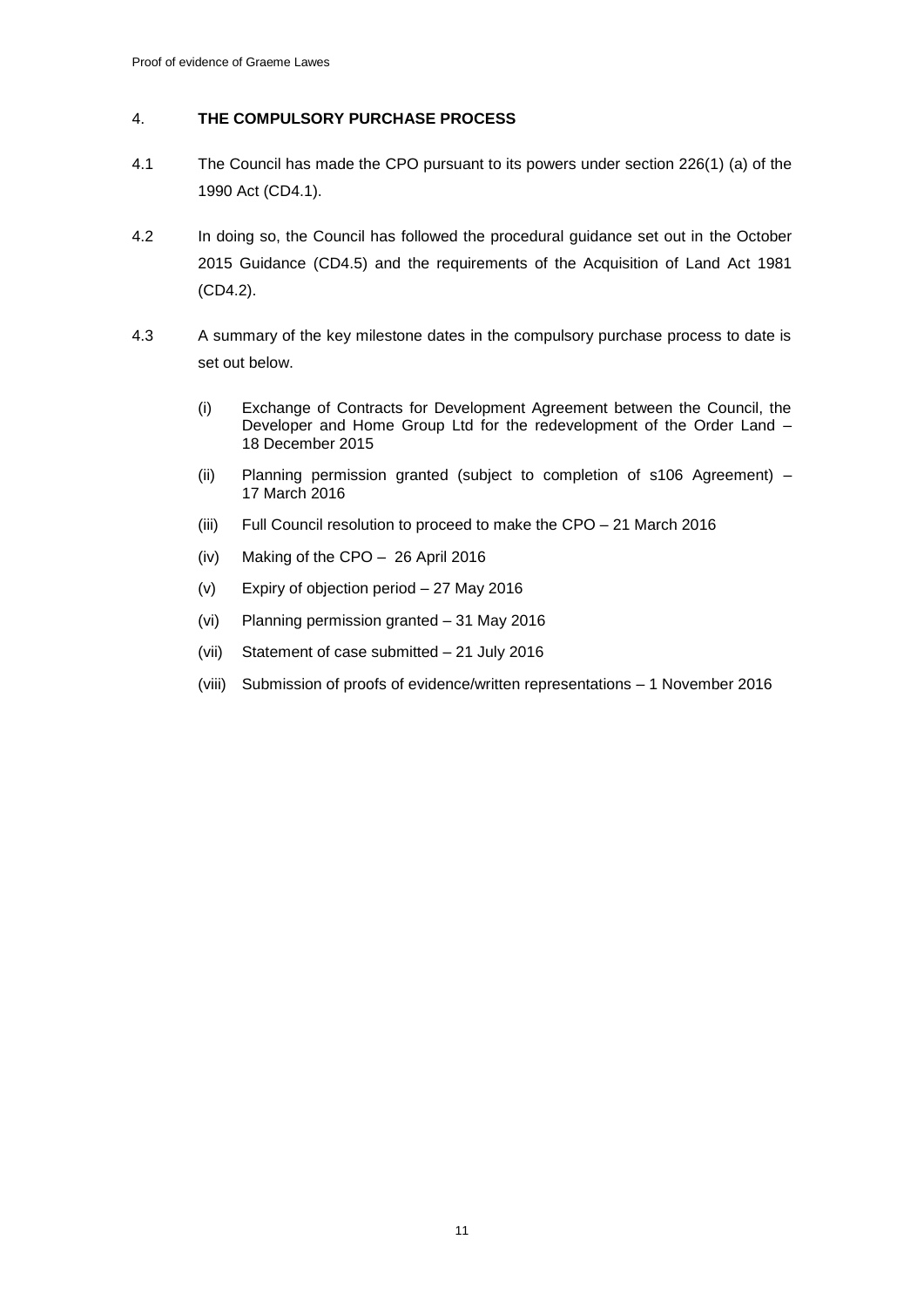## 5. **NEGOTIATIONS TO ACQUIRE INTERESTS AND RIGHTS**

- 5.1 The October 2015 Guidance (CD4.5) advises that reasonable steps should be taken to acquire land and interests by agreement. Through a managed collaborative effort, the Council has been seeking to achieve this.
- 5.2 With assistance from Deloitte, and wherever practicable to do so, the Council has sought to pursue negotiations for the acquisition by agreement with all owners and occupiers in Table One of the CPO. These negotiations commenced in mid-2015 (well before the CPO was made) and have been ongoing ever since.
- 5.3 To monitor the conduct and progress of negotiations, the Council has established a Land Assembly Group ("LAG"). The LAG, which meets on a two weekly basis (or more frequently if necessary) is a group comprising internal property and legal representatives of the Council and the Developer. Two members of the LAG team (Alan Head of the Council, and me) are submitting evidence to the Inquiry.
- 5.4 The tasks undertaken by the LAG include: considering the appropriate nature and basis for engagement with different categories of property interests (as considered in more detail below); monitoring and recording landowner engagement (through a shared intranet facility known as "Collaborate"); agreeing and allocating action on individual cases; considering action and issues raised at consultation events and meetings with the local shopkeepers forum; reviewing interest from existing retailers to relocate into the completed development, and other matters relating to the acquisition of property interests required.
- 5.5 Appendix 9a of the Development Agreement between the Council and the Developer (CD6.4) sets out the land acquisition strategy and identifies the process for dealing with all the different types of property interests contained in the Order Land.
- 5.6 I consider that the acquisition strategy being employed by the Council, for all the types of property interests in the Order Land, is consistent with the best practice and policies set out in the October 2015 Guidance (CD4.5).
- 5.7 A commentary on approach, strategy and progress made with the various categories of property interests within the Order Land is set out below.

## **Residential Property**

5.8 Thrive Homes Ltd ("Thrive") – Thrive is a Housing Association that owns and manages 96 residential units in the Order Land. Aside from the Council, Thrive is the only freehold owner of the Order Land. The Council and Home Group Ltd have been in extensive without prejudice negotiations with Thrive to acquire their housing stock by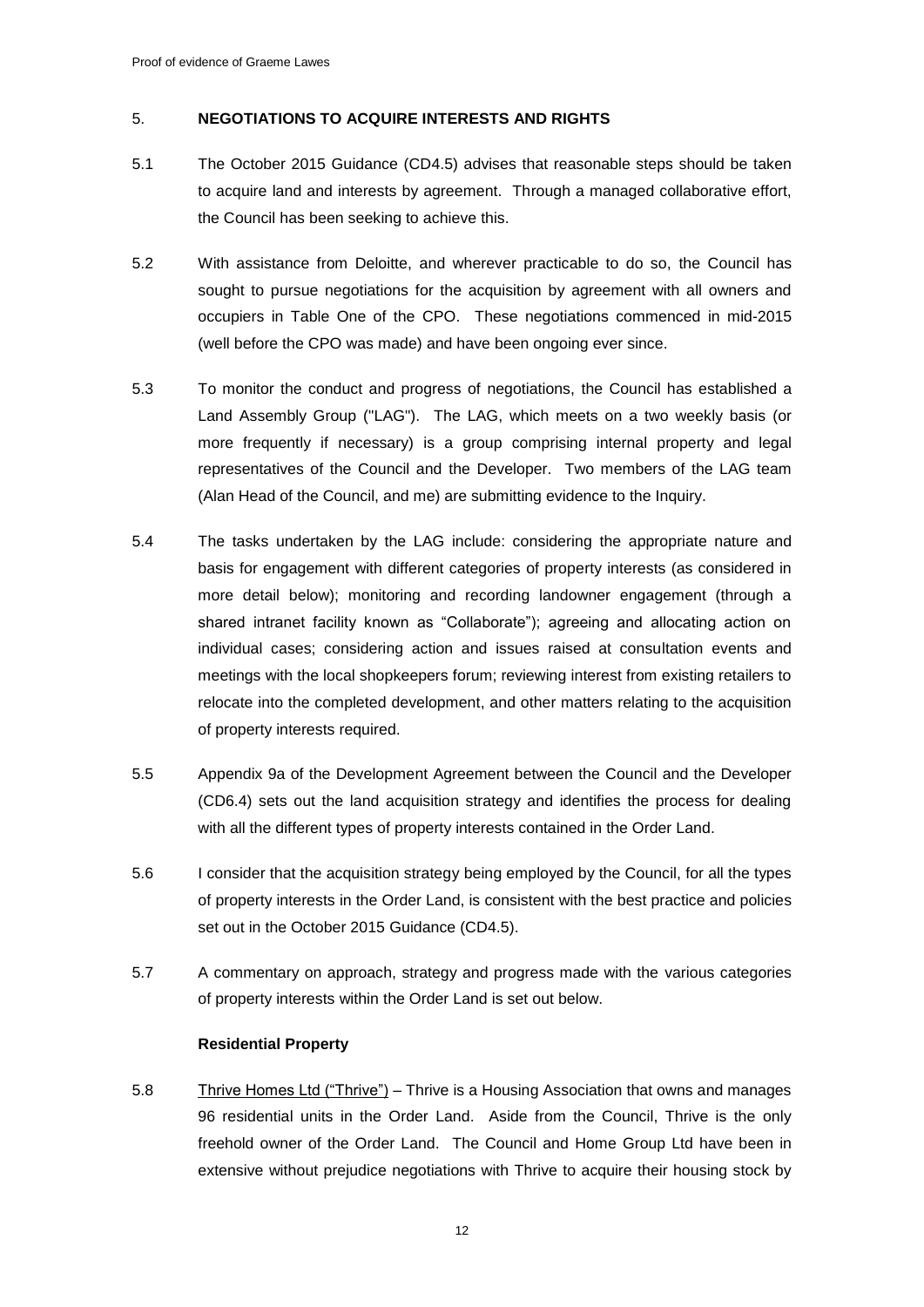agreement, and this is covered in detail in the evidence of Alan Head. Together with colleagues who specialise in the valuation of affordable housing, I have been involved in these negotiations.

- 5.9 Tenants of Thrive All of Thrive's tenants are in the social rented sector, and the options available to them are set out in the "Decant Charter" prepared by the Developer and included as CD6.6. The Decant Charter also sets out how the Developer and the Council will manage the decant process to ensure that statutory requirements are met and that all tenants are provided with appropriate options for rehousing based on housing need and are kept informed about the process.
- 5.10 In summary, the decant options are:
	- i. Move to a new home being built as part of the South Oxhey Initiative, being located on either one of the Satellite Sites or the Core Site; or,
	- ii. Move to other existing affordable homes in the district.
- 5.11 A summary of the communication with Thrive tenants is included as CD6.8.
- 5.12 Long leasehold owners This group refers to residential property where a "Right to Buy" has previously been exercised against the Council or housing association. With reference to paragraph 2.8 of this Proof, and excluding Thrive's ownership, there are up to 31 residential dwellings on the Order Land. Of these, three are held alongside commercial leases from the Council and two have been acquired by the Council. Of the remaining 26, I calculate from the initial land referencing exercise and ongoing engagement that 13 are owner occupied and 13 are held as an investment. The investment properties are typically sub-let to the occupier on an assured shorthold tenancy (AST).
- 5.13 The Council and Deloitte have sought to engage with all the long leasehold tenants. This engagement has included: writing to set out the proposed development timetable and offer to engage in dialogue; arranging residential specific consultation days and evenings (known as "CPO Surgeries"); and, where respondents have sought a financial offer to acquire we have made arrangements to inspect property and then submitted reasoned offers to acquire.
- 5.14 Appendix GL1 contains copies of correspondence issued to all long leasehold interests by the Council, Countryside and Deloitte. In addition to this correspondence, my contact details were included at paragraph 23 of the Statement of Reasons (CD1.3) and at paragraph 2.4 of the Statement of Case (CD1.7) for anyone to contact who was affected by the CPO who wished to discuss matters of compensation.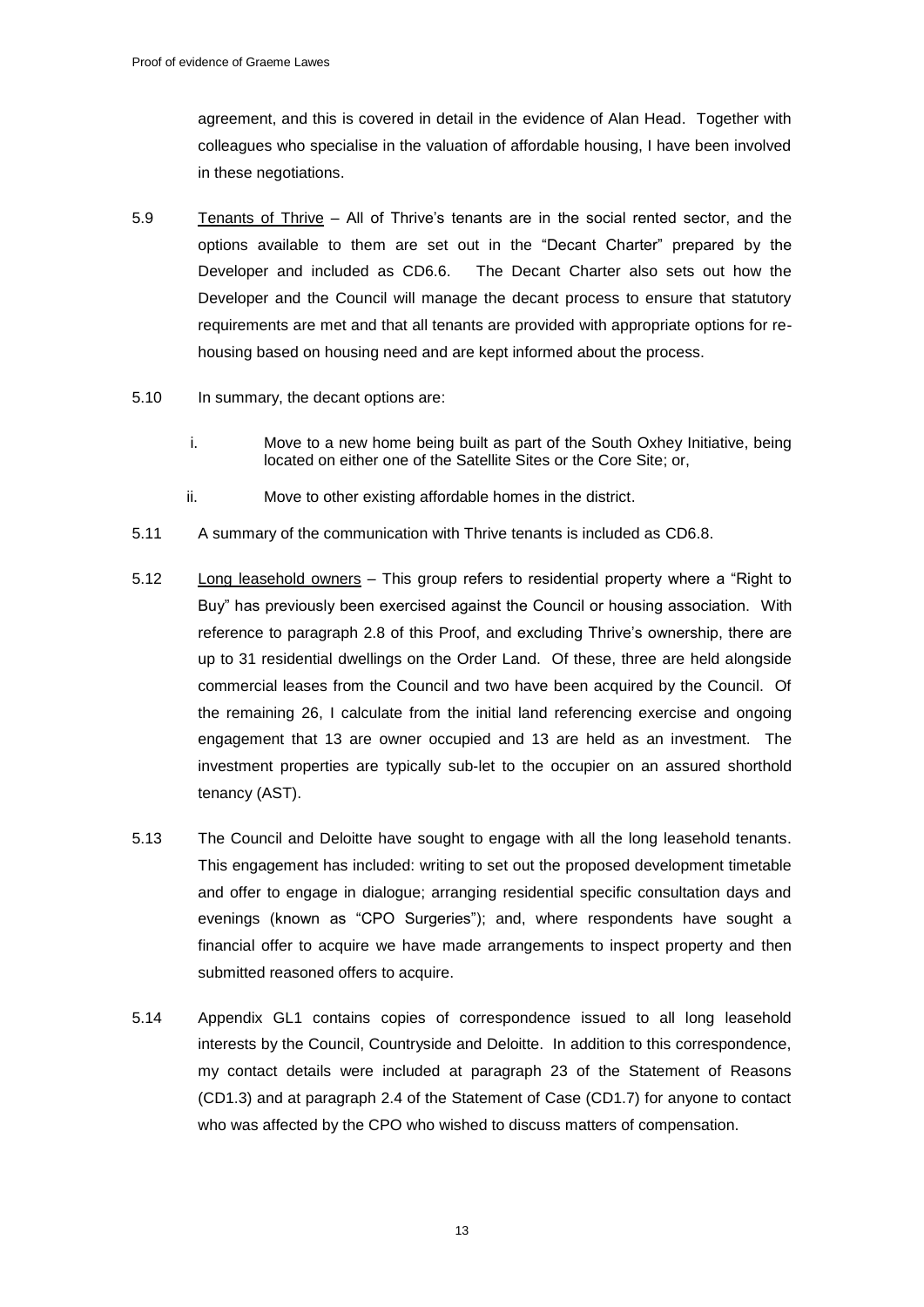- 5.15 Appendix GL1 includes copies of template letters that I wrote to all the long leasehold tenants on 11 November 2015 and 13 September 2016 that provided summary details of the Council's land requirements, and contained an invite to the CPO Surgery event. These letters were sent to all owner at their home addresses, either on the Order Land (for owner occupiers) or elsewhere (for investor owners).
- 5.16 The Council has not made unsolicited financial offers to acquire property without the owner expressing an interest in engaging and without having recently inspected the property. In my experience, such offers, which may need to be heavily conditioned, cannot be supported by reasoned judgment and are likely to be set at cautious levels. As such, they are not conducive to making progress in negotiations.
- 5.17 Many long leasehold tenants have advised they do not yet want to engage in negotiations with the Council. The existing residential property is located in the Core Site, and is required for Phase 2 and Phase 3 of the development. Possession of property for these two phases is not expected to be required until March 2018 and March 2020 respectively and many owners (particularly those affected by Phase 3) wish to retain ownership until a date closer to the date of possession.
- 5.18 As well as being offered compensation in accordance with the compensation code, long leaseholders who are eligible will also qualify for shared ownership properties in the new development.
- 5.19 Private Tenants of long leasehold owners From my discussions with both the Council and some of the investment long leasehold owners, these are typically let on Assured Shorthold Tenancy arrangements, which can usually be brought to an end on two months notice and under which a market rent is usually paid. As such, these are normally transient in nature and the superior interest could be acquired by the Council and occupational arrangements terminated.
- 5.20 If any private tenants have issues or concerns about their arrangements, the Housing Team at the Council is obliged to provide all tenants with advice on their housing status and options. The Housing Team has drawn up a strategy to address this, and a note outlining their approach to this is contained at CD6.7.

## Residential Property - Summary

5.21 A summary of the residential interests in the Order Land and when vacant possession is required is set out in the table below: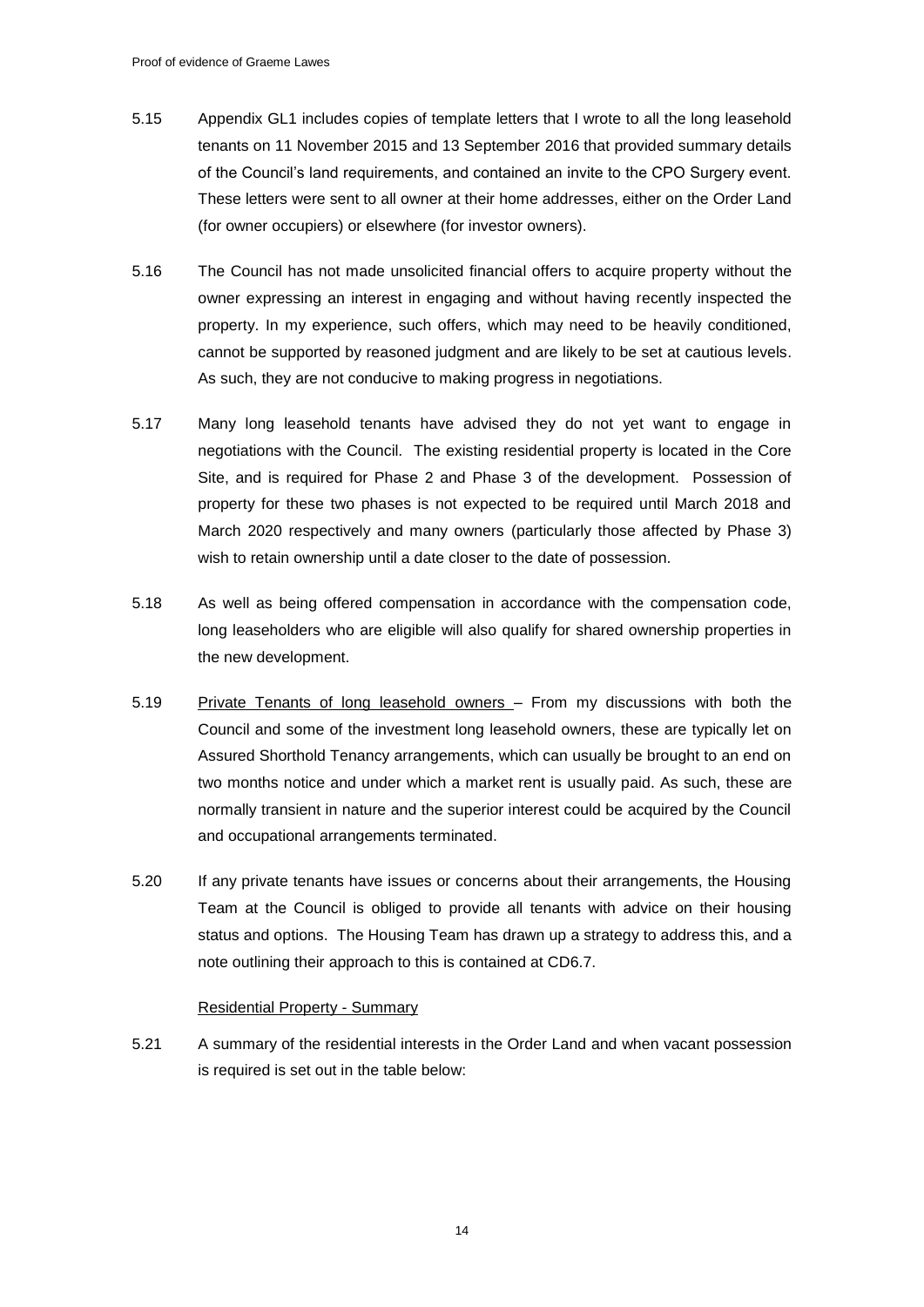## Summary of Residential interests relative to Phasing

| <b>Numbers of Interests</b>                                                | Phase 2 (expected<br>possession March<br>2018) | Phase 3 (expected<br>possession March<br>2020) | Total          |  |
|----------------------------------------------------------------------------|------------------------------------------------|------------------------------------------------|----------------|--|
| <b>Thrive Interests</b>                                                    |                                                |                                                |                |  |
| Social rented<br>(managed by Thrive)                                       | 48                                             | 48                                             | 96             |  |
| <b>Other Interests</b>                                                     |                                                |                                                |                |  |
| Number of Long<br>leaseholders - in<br>occupation                          | $\overline{7}$                                 | 6                                              | 13             |  |
| Number of long<br>leaseholders - not in<br>occupation (private<br>tenants) | 10                                             | 3                                              | 13             |  |
| Long leaseholders -<br>acquired by TRDC                                    | 1                                              | 1                                              | $\overline{2}$ |  |
| Residential held with<br>commercial interests                              | 1                                              | $\overline{2}$                                 | 3              |  |
| <b>Total: Other Interests</b>                                              | 19                                             | 12                                             | 31             |  |
| <b>Total: Thrive</b><br>Interests + Other<br><b>Interests</b>              | 67                                             | 60                                             | 127            |  |

- 5.22 Of the 26 no. long leasehold interests (13 in occupation and no. not in occupation) set out in the table above, 12 have personally attended one or more of the CPO Surgery events. This number increases to 18 including those where we have met with agents acting for long leaseholders.
- 5.23 Following initial dialogue and property inspection, Deloitte is in active negotiations to acquire 12 of these 26 interests, and financial offers have been made to unconditionally acquire these properties. Of these 12 interests, 9 are included in Phase 2 (expected possession March 2018) and 3 are included in Phase 3 (expected possession in March 2020). For the reasons set out in paragraph 5.16 we have not made unsolicited financial offers and, for the reasons set out in 5.17, six leaseholders are not yet wishing to engage in negotiations to sell their property. It is not surprising that fewer financial offers have been made in respect of long leasehold interests in Phase 3, as the expected possession date is still some 40 months away.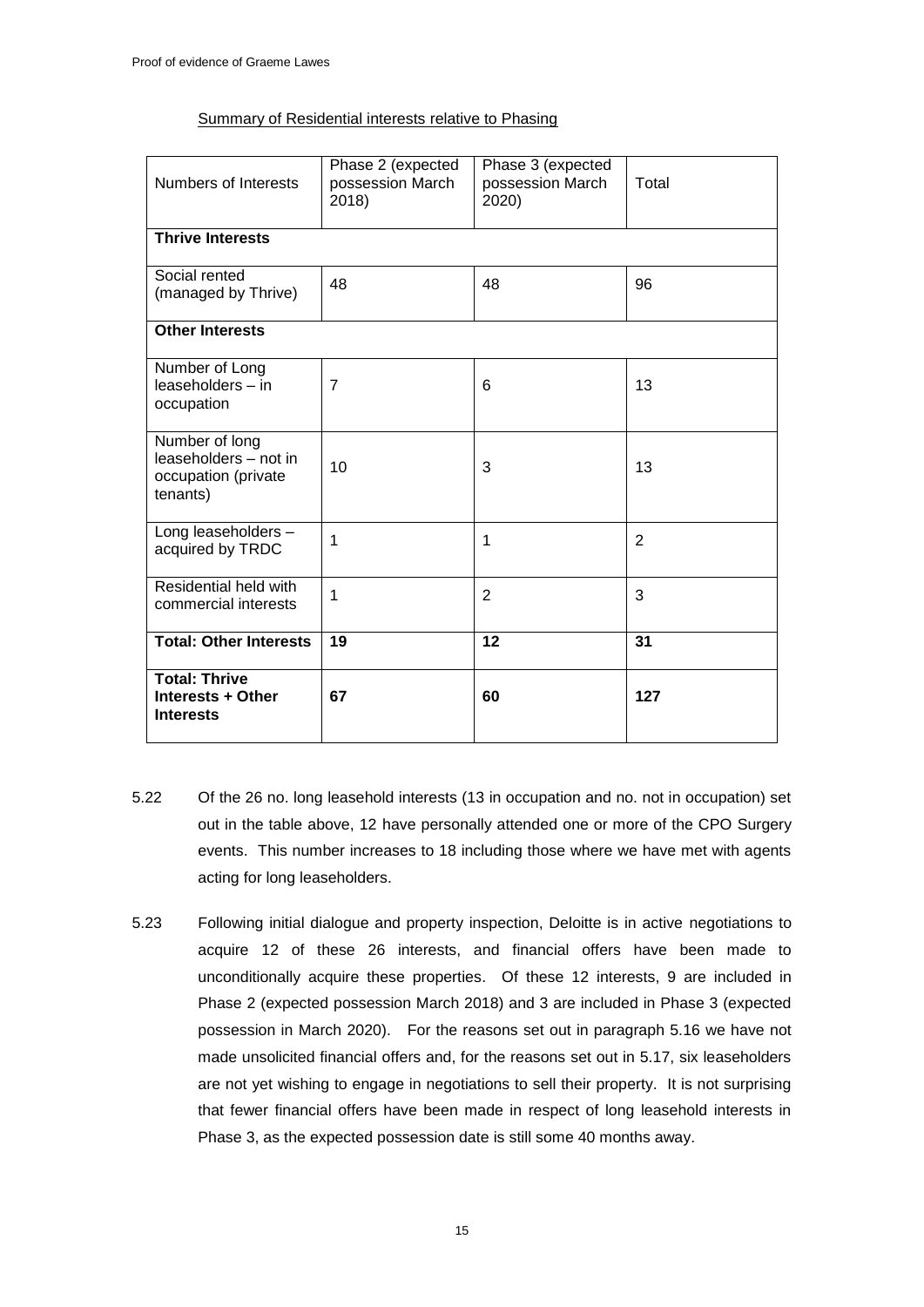## **Commercial Property**

- 5.24 This group refers to commercial tenants of the Council, who (with some exceptions) occupy premises under standard commercial leases. These are mainly shops located at Station Approach and within the "H" shaped precinct bordered by Bridlington Road to the west, The Parade and Prestwick Road to the east, and St Andrews Road (pedestrianised route) through the centre. In addition, The Ox public house is located on the western side of Bridlington Road, and Rickmansworth Sports Cars is located at the junction of Station Approach and Prestwick Road.
- 5.25 Appendix GL1 contains copies of correspondence issued to commercial property interests by the Council, Countryside and Deloitte. In addition to this correspondence, my contact details were included at paragraph 23 of the Statement of Reasons (CD1.3) and at paragraph 2.4 of the Statement of Case (CD1.7) for anyone to contact who was affected by the CPO who wished to discuss matters of compensation.
- 5.26 Appendix GL1 includes copies of template letters that I wrote to all the commercial occupiers on 6 November 2015 and 20 June 2016 that provided summary details of the Council's land requirements, and contained an invite to the CPO Surgery event.

#### The South Oxhey Shopkeepers Association

5.27 The South Oxhey Shopkeepers Association (SOSA) was formed to represent the commercial occupiers in their discussions with the Council, and provides another route for the Council to keep the traders up to date with progress. Members of the Council have met with the SOSA every six weeks or so for about the last three years, and I have attended some of these meetings to provide information on the land acquisition and compulsory purchase process.

#### Relocation into the completed development

5.28 Many existing tenants have expressed an interest in relocating into the completed development. Appendix 10B of the Development Agreement between the Council and the Developer (CD6.3) sets out the Retail Lettings Strategy for the completed scheme. This Strategy confirms (at paragraph 2.11) that the completed development will comprise a mixture of local independent retailers and national multiplies, and (at para 2.12) that the Developer will use reasonable endeavours to secure certain identified Essential Uses in the development. The Essential Uses are identified as: pharmacy; post office and/or bank; newsagent; dental surgery; bakery; hair and beauty salon; and, Citizens Advice Bureau.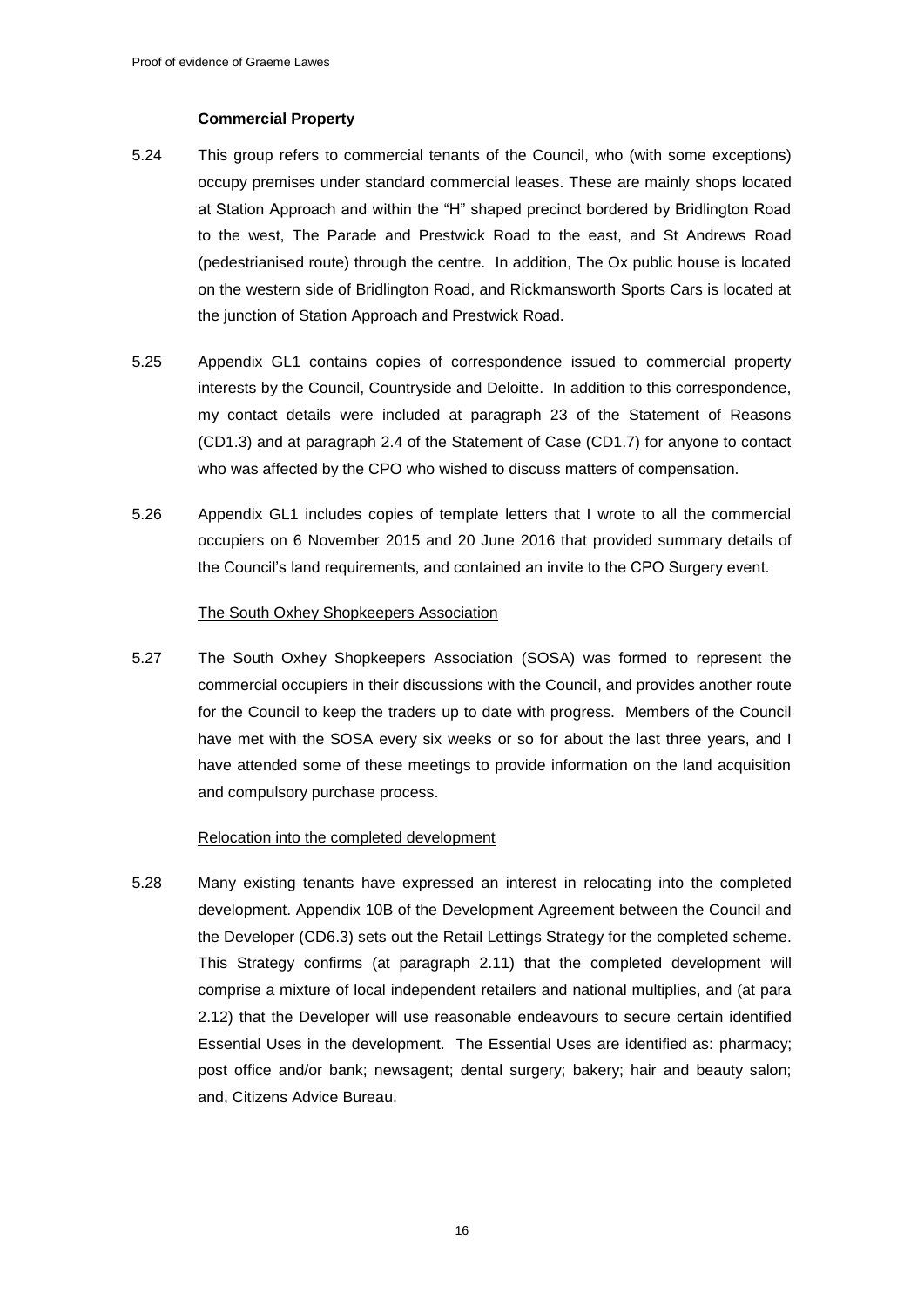- 5.29 The first part of Section 3 of Retail Lettings Strategy (CD6.3) sets out how existing business will be accommodated within the completed development, and paragraphs 3.1 to 3.5 are repeated below:
	- i. *At a time to be agreed with the Council, the Developer will commence an open and full dialogue with the existing retailers within the Core Site.*
	- ii. *The Developer will enter into this dialogue with existing retailers prior to marketing the Commercial Units [in the completed development].*
	- iii. *The Council has made no commitments to existing retailers with regard to any preferential terms for occupying the new scheme.*
	- iv. *The Developer shall therefore be permitted to market all of the new Commercial Units at a Market Rent, save where it chooses to offer lower rental levels at its discretion.*
	- v. *In order to assist the Council in its discussions with existing retailers, the Developer will maintain a schedule of Commercial Units available within the development. This schedule will be updated and presented to the Council on a quarterly basis or in accordance with a timetable that the parties may agree.*
- 5.30 In April 2016, the Council produced an "Engagement Charter" to confirm and supplement the intent of the Retail Lettings Strategy for existing commercial occupiers who may wish to move back into the completed development. A copy of the Engagement Charter was distributed to all commercial occupiers as an enclosure to my letter of 20 June 2016 (See Appendix GL1) and placed on the Council's website.
- 5.31 Under the Engagement Charter, existing retailers can express an interest in relocating into the completed development and they are then placed on a Register of Expressions of Interest ("the Register"). Upon commencement of marketing of the first retail units in the completed development, which is expected to be early to mid-2017, the Developer will contact each of the retailers on the Register to provide more details on the size and configuration of commercial units in the scheme, the rents payable (and other lease terms), and any other issues relating to the occupier mix being sought. If appropriate, negotiations will then continue on a case by case basis between the Developer and the individual tenants (or their agent).
- 5.32 Many of the existing commercial tenants hold leases that have either expired or contain break clauses in favour of the landlord (the Council). In these cases, the Council hopes to obtain possession as landlord but compulsory purchase powers are required in case this is not achieved. Where possession is achieved as landlord, occupiers are provided (subject to the necessary flexible lease terms) to remain in occupation until possession of the property is required for the development.
- 5.33 Where existing retailers do not have an interest in returning to the completed development, and the Council is unable to seek possession as landlord, where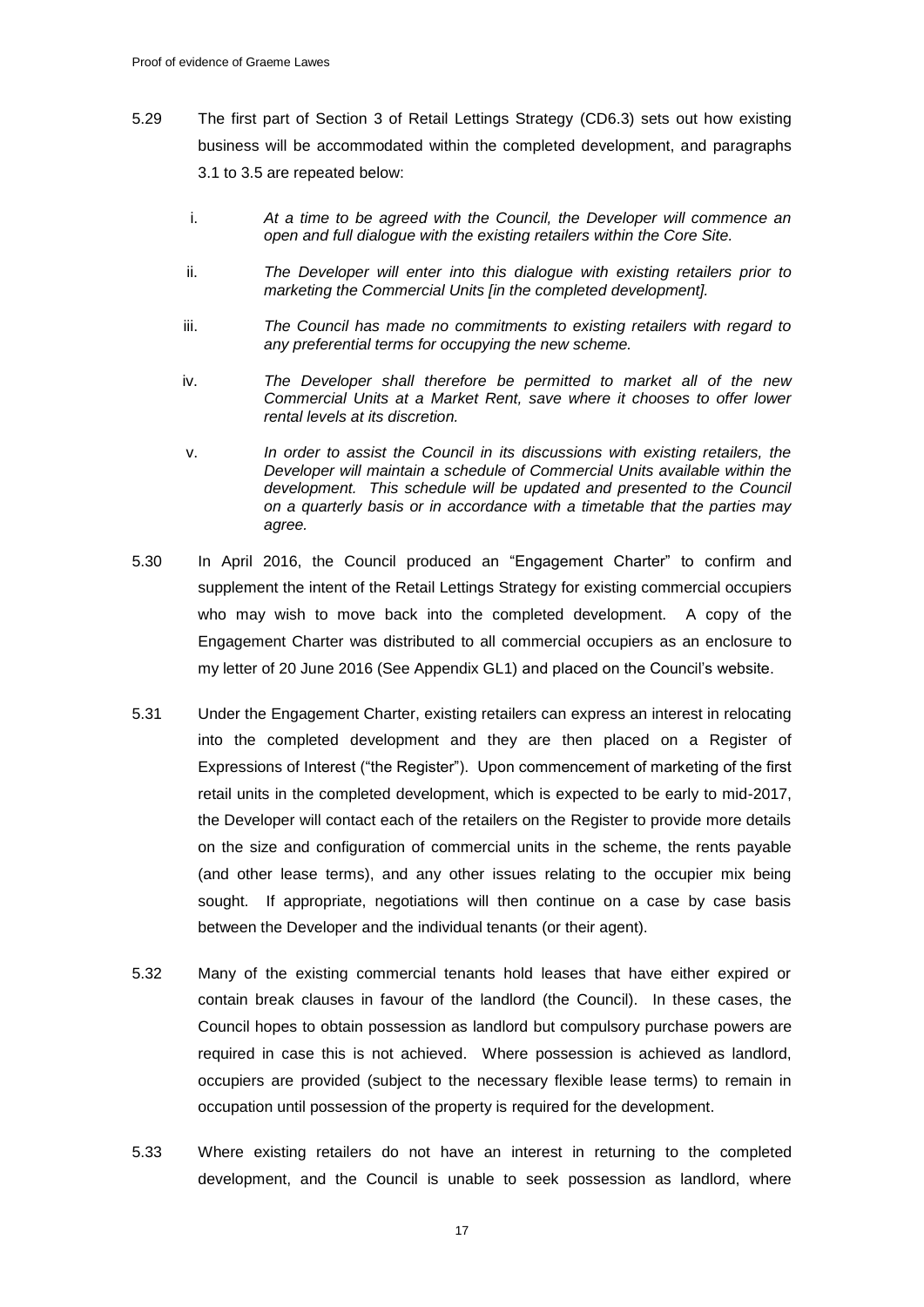practicable to do so it has engaged with a view to reaching a commercial settlement for lease surrender, either now or at some future date.

5.34 A summary of the commercial interests in the Order Land, and the progress made to acquire by agreement is set out in the table below:

| Numbers of<br>Interests                                                                               | Phase 1<br>(possession<br>expected during<br>2017) | Phase 2<br>(possession<br>expected March<br>2018) | Phase 3<br>(possession<br>expected March<br>2020) | Total |
|-------------------------------------------------------------------------------------------------------|----------------------------------------------------|---------------------------------------------------|---------------------------------------------------|-------|
| Units $-$ to be<br>acquired by<br>bringing existing<br>leases to an end                               | $\overline{4}$                                     | 14                                                | 16                                                | 34    |
| Units - vacant or<br>acquired by<br>agreement                                                         | $\overline{7}$                                     | 8                                                 | 8                                                 | 23    |
| Units $-$ to be<br>acquired by<br>agreement or<br>compulsory<br>purchase                              | 1                                                  | 11                                                | 8                                                 | 20    |
| Total number of<br><b>Commercial Units</b>                                                            | 11                                                 | 33                                                | 32                                                | 77    |
| Of which, number<br>that have<br>registered an<br>interest in returning<br>to the completed<br>Scheme | 1                                                  | 16                                                | 19                                                | 36    |

## **General**

5.35 The schedule contained at Appendix GL2 sets out a summary of the steps that have been taken to acquire by agreement those interests owned by objectors to the CPO. This schedule contains provides dates of key correspondence, meetings and other events involving the Council, the Developer, their professional teams, the objectors to the CPO and their representatives. This schedule provides a chronology up to the date of this proof, however this engagement is continuing in parallel with the CPO process.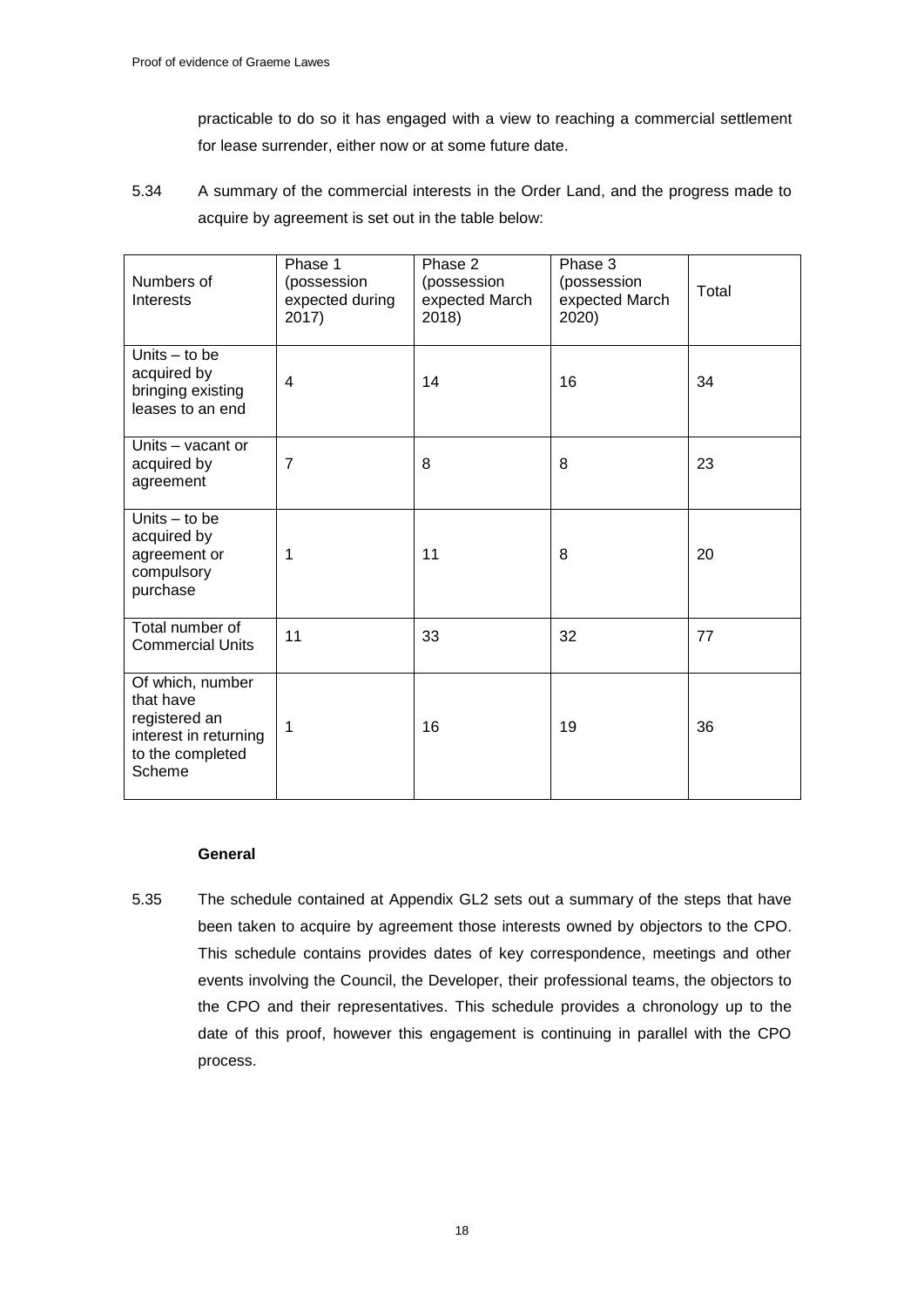## **6. OBJECTIONS TO THE COMPULSORY PURCHASE ORDER**

- 6.1 The Secretary of State received 12 objections to the CPO.
- 6.2 On receipt of the objections from the National Planning Casework Unit, a representative from the Council wrote to each objector suggesting an approach to progressing discussions and inviting direct contact. A representative from the Council team has then sought to pursue discussions with each objector or their agents.
- 6.3 For ease of reference, Appendix GL2 provides a chronology of contact with each objector and Appendix GL3 sets out a summary of each ground of objection made by each objector, and the author of the proof that provides a response to this. A summary response to each ground of objection is also provided at section 7 of the Statement of Case (CD6.7).
- 6.4 In my commentary below I have included a brief description or each objector's property to assist with identification. Unless otherwise known, the areas identified are extracted from the Valuation Office Agency website.

## **Objector Number 1**

**Property:** 38 Bridlington Road

**Requirements in CPO:** Plot G69

- 6.5 The Objector has a long leasehold interest in the land. The objector is in occupation trading as Norman Bloom & Associates, a D1 user class dental practice.
- 6.6 The objection can be summarised as follows:
	- i. The CPO should not be confirmed until an appropriate undertaking is provided that the Objector's premises will be accommodated within the new development and Heads of Terms are agreed.
- 6.7 Together with the Council, I am working with the Objector to provide an appropriate form of Undertaking to provide that a relocation back into the completed development will be provided on commercial terms. Engagement with the Objector will continue in accordance with the Land Acquisition Strategy (CD6.4) and the Retail Lettings Strategy (CD6.3).

## **Objector Number 2**

| Name: | Mr T Ramanen |
|-------|--------------|
|       |              |

**Property:** 11 The Parade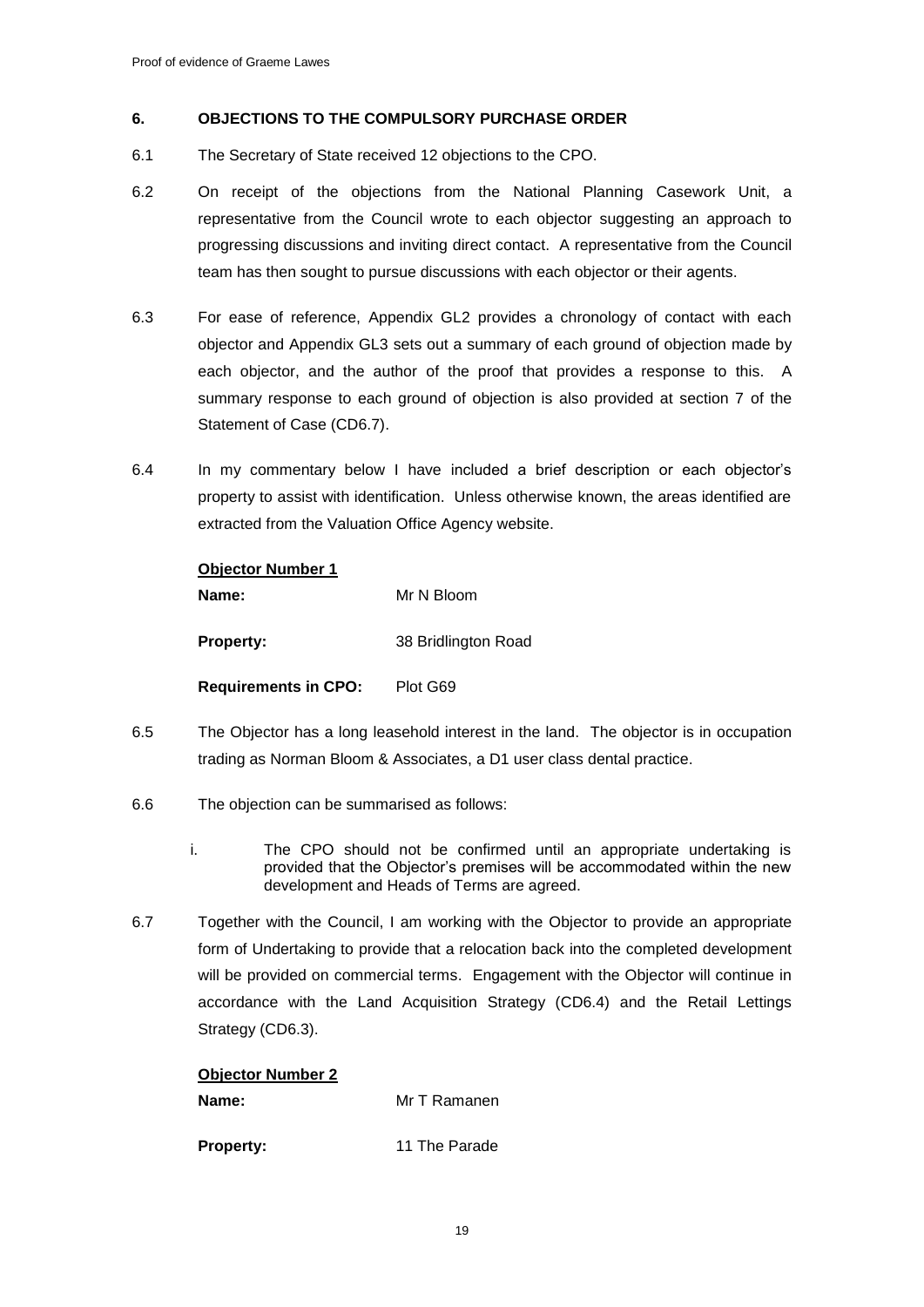## **Requirements in CPO:** G31

- 6.8 The Objector has a leasehold interest in the land. The Objector is in occupation and trades as Boston Chicken, an A5 user class takeaway premise.
- 6.9 The objection can be summarised as follows:
	- i. Public response favoured refurbishment.
	- ii. CPO not in the public interest.
	- iii. No real negotiations with the Council under Circular 06/04 as amended in respect of obtaining an alternative property within the proposed new retail units.
	- iv. Reference to Minutes of the South Oxhey Steering Committee dated 30 June 2014 and plan for retail outlets within the development being offered to local retailers before being offered on the open market.
- 6.10 The Objector has agreed terms for a lease surrender arrangement with the Council.
- 6.11 Notwithstanding this, the Objector has expressed an interest on relocating to the completed development and is on the Register of Interests provided under the Engagement Charter (see letter dated 20 June 2016 in Appendix GL1). Negotiations with the Objector will continue on this basis in accordance with the Land Acquisition Strategy (CD6.4) and the Retail Letting Strategy (CD6.3).
- 6.12 The points of this objection are also addressed in the proofs of Alan Head and Adrian Barker.

| <b>Objector Number 3</b>    |                   |  |
|-----------------------------|-------------------|--|
| Name:                       | GG Ansell and Son |  |
| <b>Property:</b>            | 38 The Parade     |  |
| <b>Requirements in CPO:</b> | G/44              |  |

- 6.13 The Objector has a leasehold interest in the land. The Objector is in occupation trading as Ansell Bookmakers, an A2 user class betting office.
- 6.14 The objection can be summarised as follows:
	- i. Public response favoured refurbishment.
	- ii. CPO not in the public interest.
	- iii. No real negotiations with the Council under Circular 06/04 as amended in respect of obtaining an alternative property within the proposed new retail units.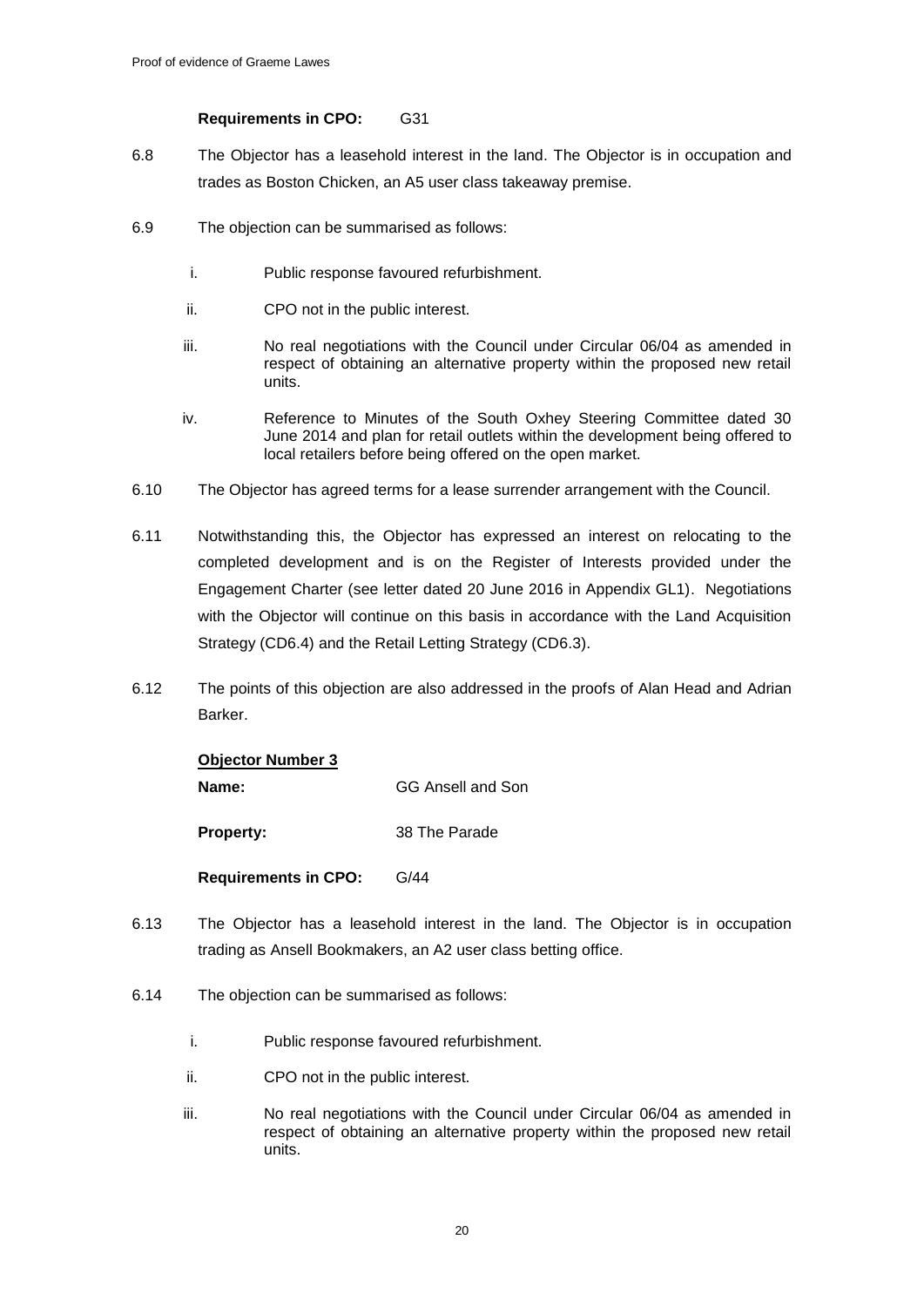- iv. Reference to Minutes of the South Oxhey Steering Committee dated 30 June 2014 and plan for retail outlets within the development being offered to local retailers before being offered on the open market.
- 6.15 Together with the Council, I am working with the Objector to provide an appropriate form of Undertaking to provide that a relocation back into the completed development will be provided on commercial terms. Negotiations with the Objector will continue on this basis in accordance with the Land Acquisition Strategy (CD6.4) and the Retail Letting Strategy (CD6.3).
- 6.16 The points of this objection are also addressed in the proof of Alan Head.

# **Objector Number 4 Name:** Mr J O'Shea **Property:** Land to the south of Station Approach, Prestwick Road

**Requirements in CPO:** G/13

- 6.17 The Objector has a leasehold interest in the land. The Objector is in occupation and trades as Rickmansworth Sports Cars, a used car dealer and garage.
- 6.18 The objection can be summarised as follows:
	- i. Public response favoured refurbishment.
	- ii. CPO not in the public interest.
	- iii. No real negotiations with the Council under Circular 06/04 as amended in respect of obtaining an alternative property within the proposed new retail units.
	- iv. Reference to Minutes of the South Oxhey Steering Committee dated 30 June 2014 and plan for retail outlets within the development being offered to local retailers before being offered on the open market.
- 6.19 The Council, my colleagues and I have been in extensive dialogue with Objector and his instructed agent. The nature of the Objector's business is not compatible with relocation into the completed development and to assist with the identification of alternative relocation premises, in February 2016 the Council confirmed they would pay the Objector's reasonable professional fees incurred in instructing a local agent to undertake a property availability search. This instruction did not proceed and in June 2016 the Council directly instructed a local agent to conduct this search.
- 6.20 The Council is continuing to engage with the Objector in an attempt to secure alternative premises that might enable the relocation of the Objector's business. In particular the Council is pursuing a planning application and feasibility study to consider the potential relocation to alternative land in its ownership on Oxhey Drive.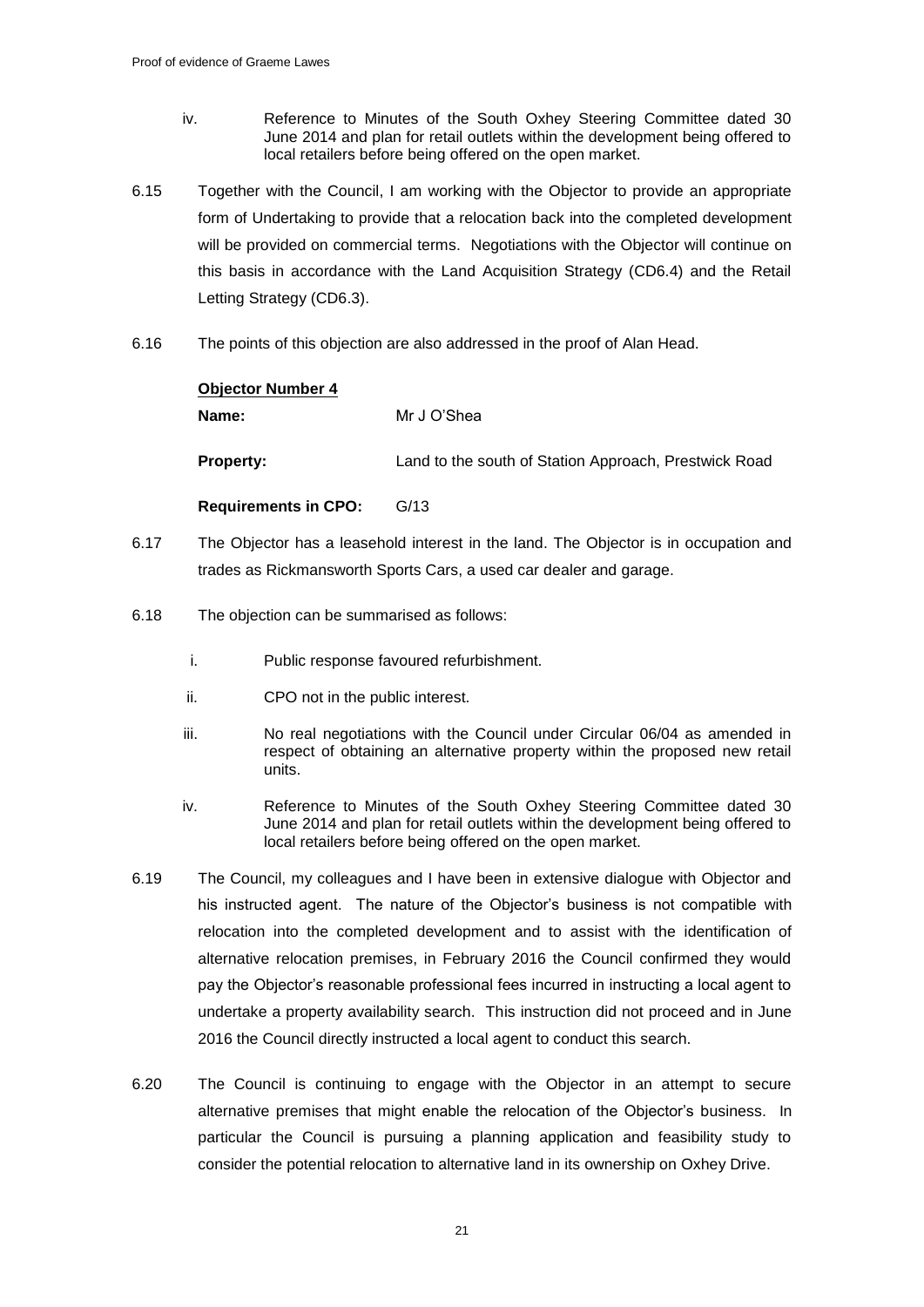- 6.21 In September 2016 the Objector put his interest on the market with a local commercial estate agent. Copies of the marketing particulars are attached as Appendix GL4 and the Council remains ready, willing and able to acquire the Objector's interest by agreement.
- 6.22 The points of this objection are also addressed in the proof of Alan Head.

| <b>Objector Number 5</b>    |                                                                                                                                                                  |
|-----------------------------|------------------------------------------------------------------------------------------------------------------------------------------------------------------|
| Name:                       | Thrive Homes Limited                                                                                                                                             |
| <b>Property:</b>            | Various in Bridlington Road, St Andrews Road and The<br>Parade, and Luffenham House and Pennard House                                                            |
| <b>Requirements in CPO:</b> | Various (96 residential units, 61 leasehold in Bridlington<br>Road, St Andrews Road and The Parade and 35 freehold<br>units at Luffenham House and Pennard House |

- 6.23 The Objector has 61 leasehold and 35 freehold residential interests in the Order Land. The properties are owned and managed as affordable housing units.
- 6.24 The Various Heads of Terms have been agreed for the acquisition by agreement of all the Objector's leasehold and freehold interests in the Order Land. It is expected that contract for sale will be completed shortly, at which point the objection to the CPO will be withdrawn.
- 6.25 The points of this objection are also addressed in the proof of Alan Head, Adrian Barker and Mike Woolliscroft.

| <b>Objector Number 6</b> |                                     |  |
|--------------------------|-------------------------------------|--|
| Name:                    | Vijay Mistry and Esom's Limited     |  |
| <b>Property:</b>         | 28 and 32-33 & 34a Bridlington Road |  |

 **Requirements in CPO:** G/57 and G/61

- 6.26 The Objector has two leasehold interests in the land. The Objector is in occupation and trades as Vik's Pharmacy (28 Bridlington Road) and Esom's (32-33 & 34a Bridlington Road, two A1 user class pharmacy premises.
- 6.27 The objection can be summarised as follows:
	- i. Regeneration welcome but existing plans too invasive and require revision before CPO powers are confirmed.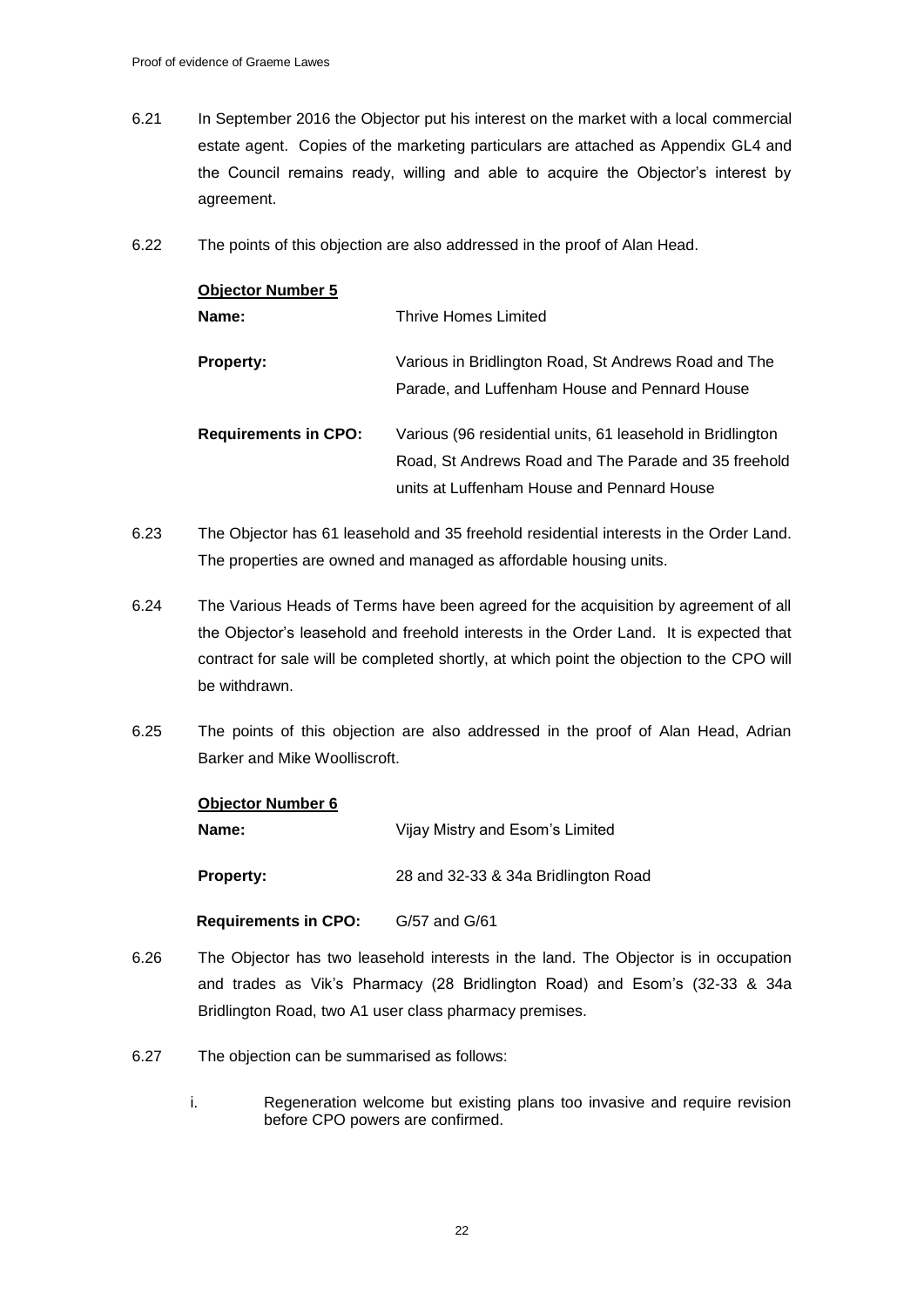- ii. Council has ignored the outcome of consultations preferring refurbishment, refurbishment would also be cheaper without the need to break up the community.
- iii. Pre-let to Lidl will affect local traders, Council bypassing the sequential test for retail.
- iv. Phased planning will require fresh EIA.
- v. Infrastructure could be easily improved, driving out tenants and businesses to provide housing is not equitable nor balanced use of the Council's statutory powers.
- vi. Shops can be given shop front grants.
- vii. High rise development not appropriate in South Oxhey.
- viii. The scheme will cause disruption to residents and local businesses.
- ix. Removal of the existing carpark in phase 1 will increase disturbance and will exacerbate decline in the retail element, suggests service of notices to treat at the beginning of phase 1.
- x. No meaningful offers have been made to assist relocation or provide compensation for their business.
- 6.28 As landlord, the Council has served a break notice on the Objector in respect of their premises at 32-33 & 34a Bridlington Road.
- 6.29 Together with the Council, I am working with the Objector to provide an appropriate form of Undertaking to provide that a relocation back into the completed development will be provided on commercial terms. Engagement with the Objector will continue in accordance with the Land Acquisition Strategy (CD6.4) and the Retail Lettings Strategy (CD6.3).
- 6.30 Ongoing constructive dialogue with the Objector should ensure that any disruption is kept to a minimum, however any losses that may be suffered by the Objector will be compensated in accordance with the principles of the compensation code and are not a matter for the public inquiry.
- 6.31 The points of this objection are also addressed in the proofs of Alan Head and Adrian Barker.

| <b>Objector Number 7</b>    |                  |  |
|-----------------------------|------------------|--|
| Name:                       | Jasmina Mandic   |  |
| <b>Property:</b>            | 21 Pennard House |  |
| <b>Requirements in CPO:</b> | S/40             |  |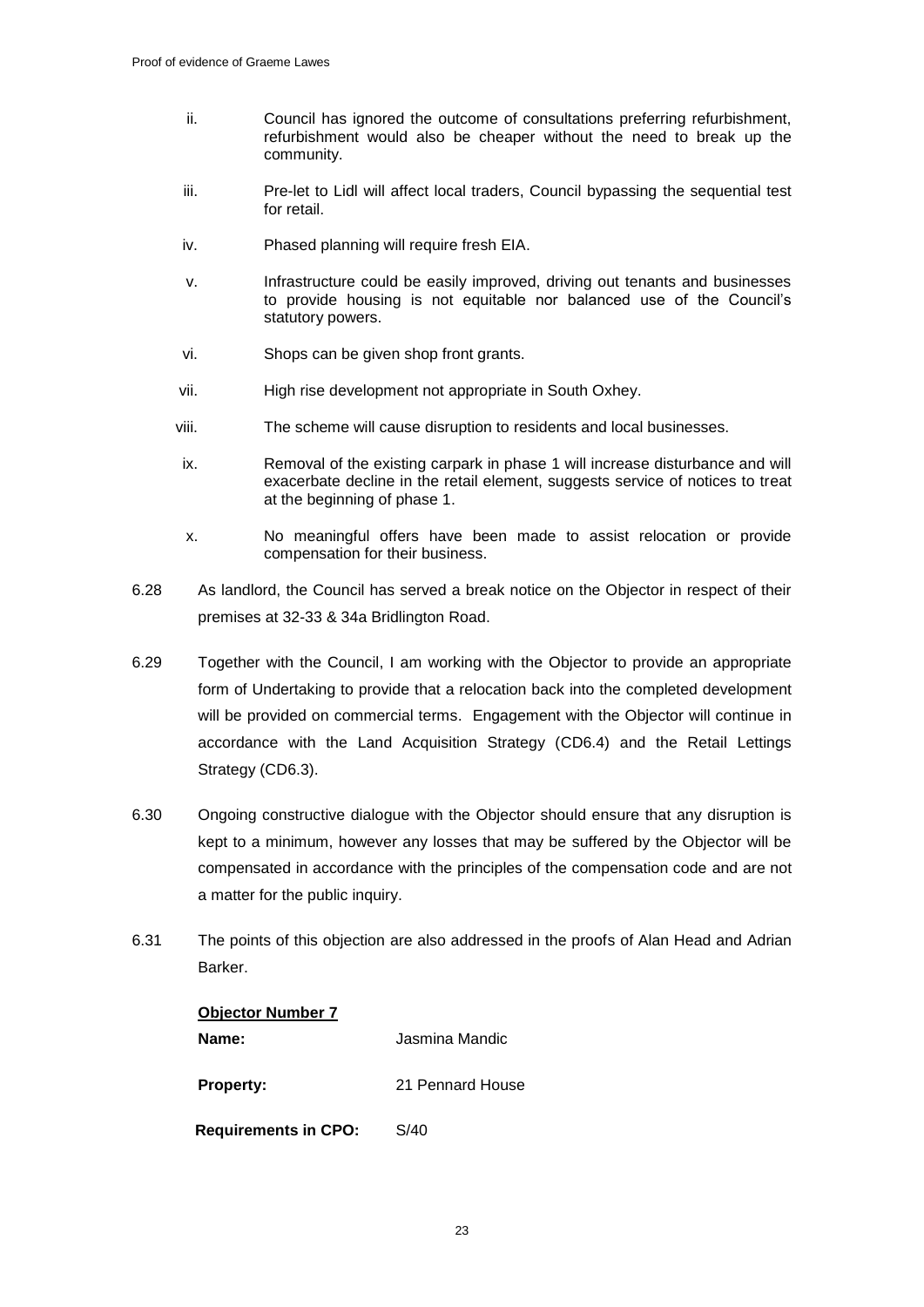- 6.32 The Objector has a leasehold interest in the land. The property is held for investment purposes and the Objector is not in occupation.
- 6.33 The objection can be summarised as follows:
	- i. Regeneration of South Oxhey welcome.
	- ii. Object to proposed scheme and time tables.
	- iii. Pennard House would not be demolished until 2020 and property would therefore be surrounded by disruption for a number of years and will therefore affect income derived from the property;
- 6.34 The Objector's concerns relate to the potential financial losses resulting from a reduction in rental income being received prior to her property being acquired in 2020. The Council has confirmed to the Objector that, subject to reasonable terms being agreed, it will unconditionally acquire the Objector's interest by agreement now. Progress has been made in negotiations and these negotiations will continue in parallel with the statutory process.
- 6.35 Notwithstanding this, any losses that may be suffered by the Objector will be compensated in accordance with the principles of the compensation code and are not a matter for the public inquiry.
- 6.36 The points of this objection are also addressed in the proof of Adrian Barker.

## **Objector Number 8**

**Name:** Cihan Timur and Embrah Timur

**Property:** 31 Bridlington Road

 **Requirements in CPO:** G/60

- 6.37 The Objector has a leasehold interest in the land. The Objector is in occupation trading as Munchies Cafe, an A3 user class café.
- 6.38 The objection can be summarised as follows:
	- i. Regeneration welcome but existing plans too invasive and require revision before CPO powers are confirmed.
	- ii. Council has ignored the outcome of consultations preferring refurbishment, refurbishment would also be cheaper without the need to break up the community.
	- iii. Pre-let to Lidl will affect local traders, Council bypassing the sequential test for retail.
	- iv. Phased planning will require fresh EIA.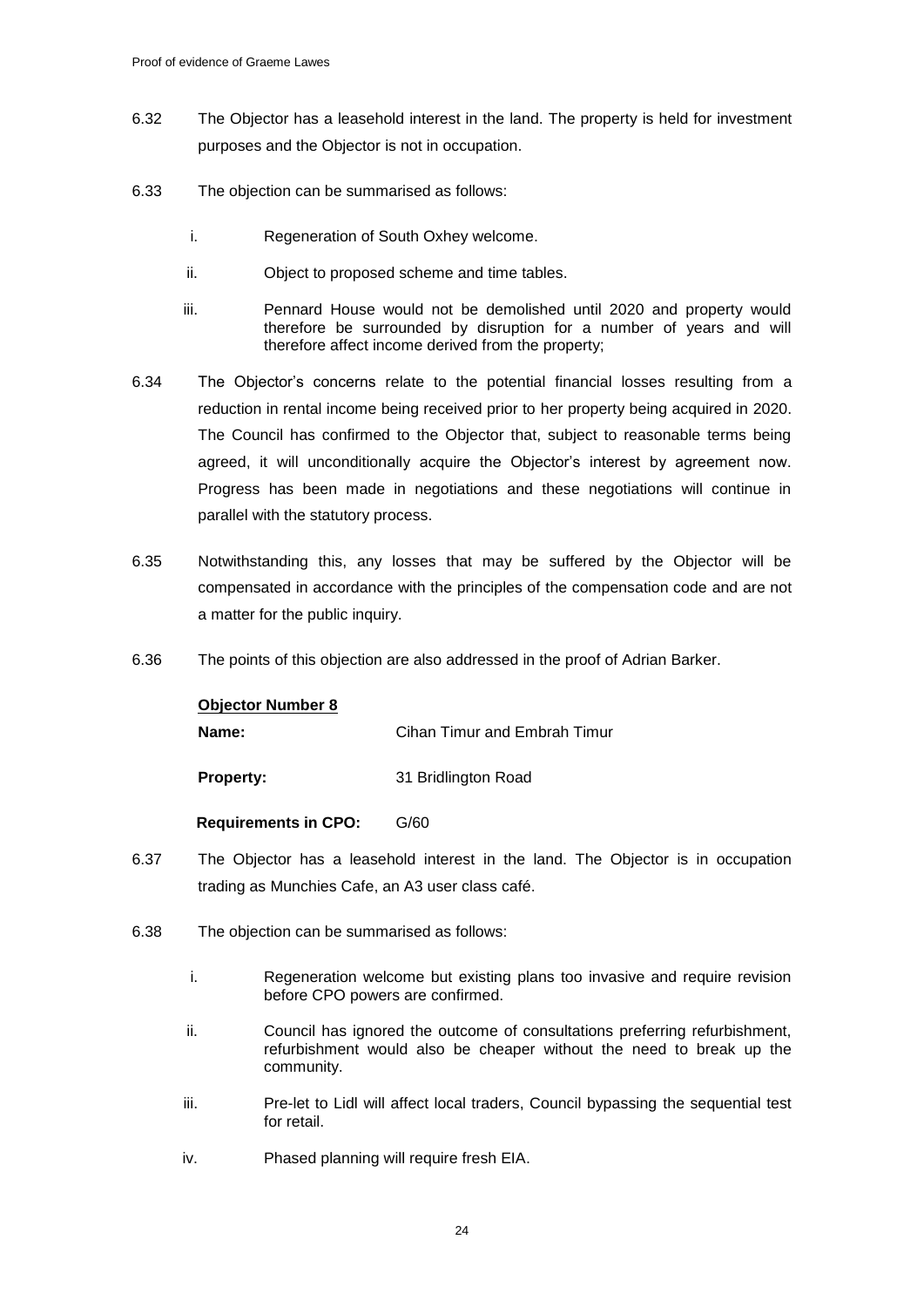- v. Infrastructure could be easily improved, driving out tenants and businesses to provide housing is not equitable nor balanced use of the Council's statutory powers.
- vi. Shops can be given shop front grants.
- vii. High rise development not appropriate in South Oxhey.
- viii. The scheme will cause disruption to residents and local businesses.
- ix. Removal of the existing carpark in phase 1 will increase disturbance and will exacerbate decline in the retail element, suggests service of notices to treat at the beginning of phase 1.
- x. No meaningful offers have been made to assist relocation or provide compensation for their business.
- 6.39 Ongoing constructive dialogue with the Objector should ensure that any disruption is kept to a minimum, however any losses that may be suffered by the Objector will be compensated in accordance with the principles of the "compensation code" and are not a matter for the public inquiry.
- 6.40 As landlord, the Council has served a break notice on the Objector in respect of their interest in the Order Land.
- 6.41 The points of this objection are also addressed in the proofs of Alan Head and Adrian Barker.

#### **Objector Number 9**

**Name:** Mr Rajesh Narotomo

**Property:** 4 St Andrews Road

#### **Requirements in CPO:** G/94

- 6.42 The Objector has a leasehold interest in the land. The Objector is in occupation trading as Congratulations, an A1 user class greetings card shop.
- 6.43 The objection can be summarised as follows:
	- i. CPO not justified in public interest as the Council and developer have failed to take reasonable steps to acquire by agreement or offer reasonable relocation. There has been no effort to engage.
	- ii. The Order is premature and unjustified.
- 6.44 The Council has been seeking to acquire to Objector's interest by agreement and although agreement has not yet been reached engagement with the Objector will continue in accordance with the Land Acquisition Strategy (CD6.4) and the Retail Lettings Strategy (CD6.3).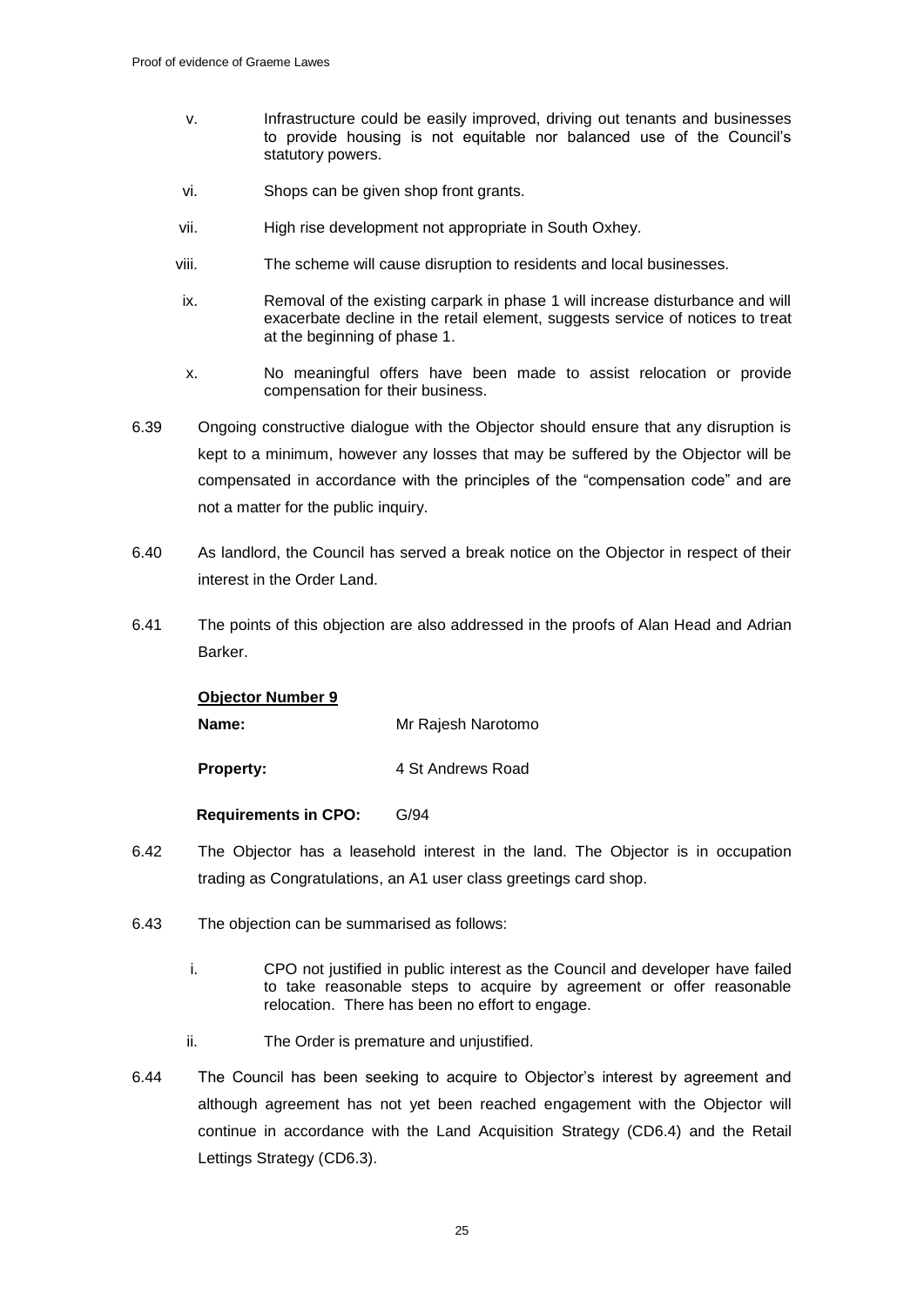6.45 For the reasons set out in this proof, and the proof of Alan Head, I consider that the Order is appropriate and justified.

| <b>Objector Number 10</b>   |                 |
|-----------------------------|-----------------|
| Name:                       | Mr Fokrul Islam |
| <b>Property:</b>            | 5 The Parade    |
| <b>Requirements in CPO:</b> | G/25            |

- 6.46 The Objector has a leasehold interest in the land. The Objector occupies the property which trades as Blue Lagoona, an A3 Indian restaurant.
- 6.47 The objection can be summarised as follows:
	- i. CPO not justified in public interest as the Council and developer have failed to take reasonable steps to acquire by agreement or offer reasonable relocation. There has been no effort to engage.
	- ii. The Order is premature and unjustified.
- 6.48 The Council has been seeking to acquire to Objector's interest by agreement and although agreement has not yet been reached engagement with the Objector will continue in accordance with the Land Acquisition Strategy (CD6.4) and the Retail Lettings Strategy (CD6.3).

For the reasons set out in this proof, and the proof of Alan Head, I consider that the Order is appropriate and justified.

| <b>Objector Number 11</b> |                                                                            |
|---------------------------|----------------------------------------------------------------------------|
| Name:                     | UK Power Networks Holdings Limited                                         |
| <b>Property:</b>          | Hard standing and an electricity sub station to the east of<br>Henbury Way |

6.49 The Objector is a statutory undertaker with apparatus in the Order Land. The Objector has requested that the Council enters into a Deed of Undertaking, which in principle it is willing to do. It is expected that this will be completed shortly and at this time the objection will be withdrawn.

## **Objector Number 12**

| Name:                       | Esso Petroleum Company Limited                |
|-----------------------------|-----------------------------------------------|
| <b>Property:</b>            | Corner of Prestwick Road and Station Approach |
| <b>Requirements in CPO:</b> | G/13                                          |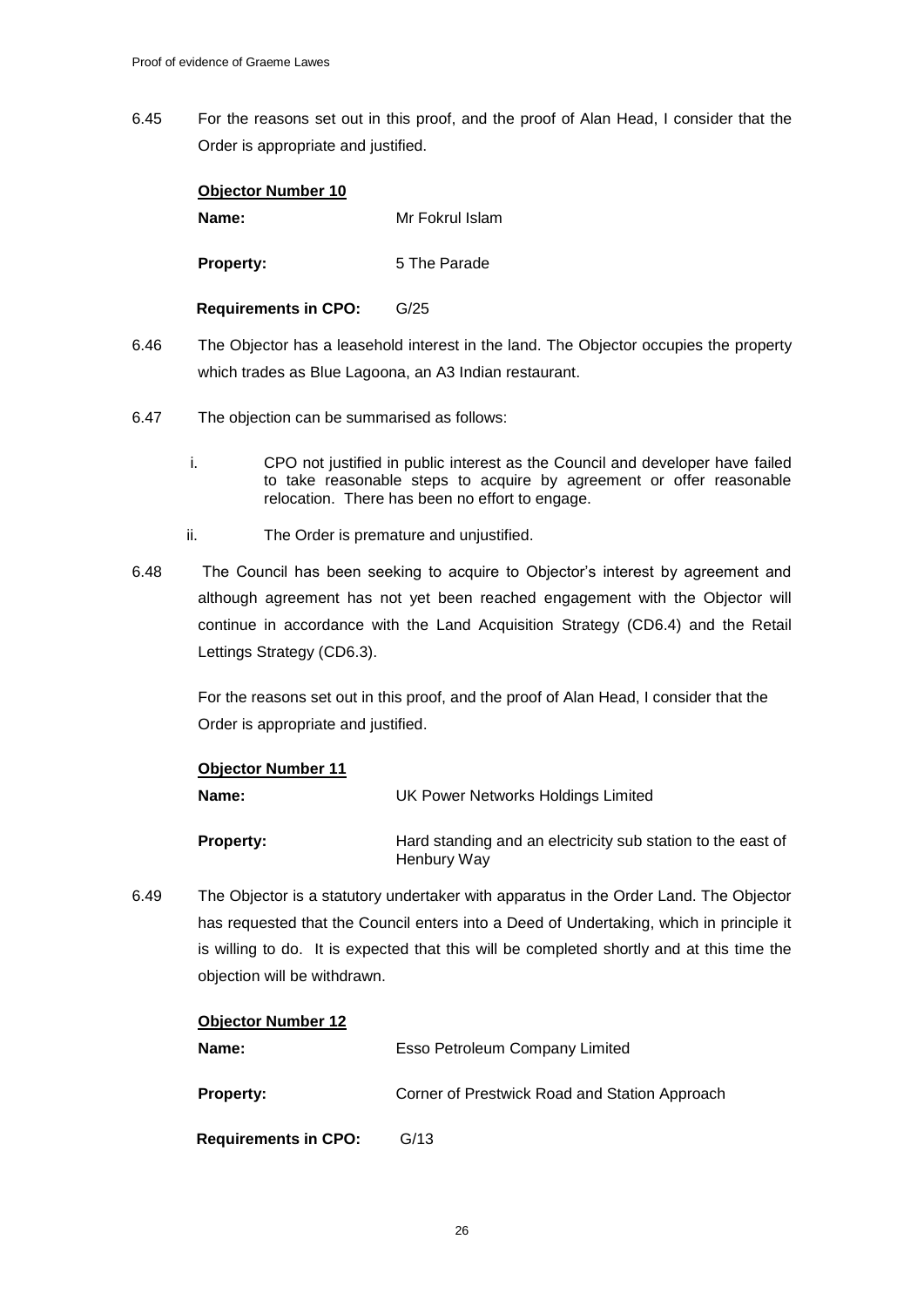- 6.50 The Objector has an intermediate leasehold interest in the land but is not in occupation.
- 6.51 The objection can be summarised as follows:
	- i. No or insignificant attempts have been made to acquire the property by agreement.
	- ii. Insignificant attempts to justify inclusion of the property in the CPO and why it is required for the scheme.
	- iii. Insignificant attempts to consult and understand the impact on the viability of the property which may lead to closure and loss of jobs.
- 6.52 Agreement has provisionally been reached for the Council (as freeholder) to accept a surrender of the Objector's lease, and the objection will be withdrawn when this agreement is completed.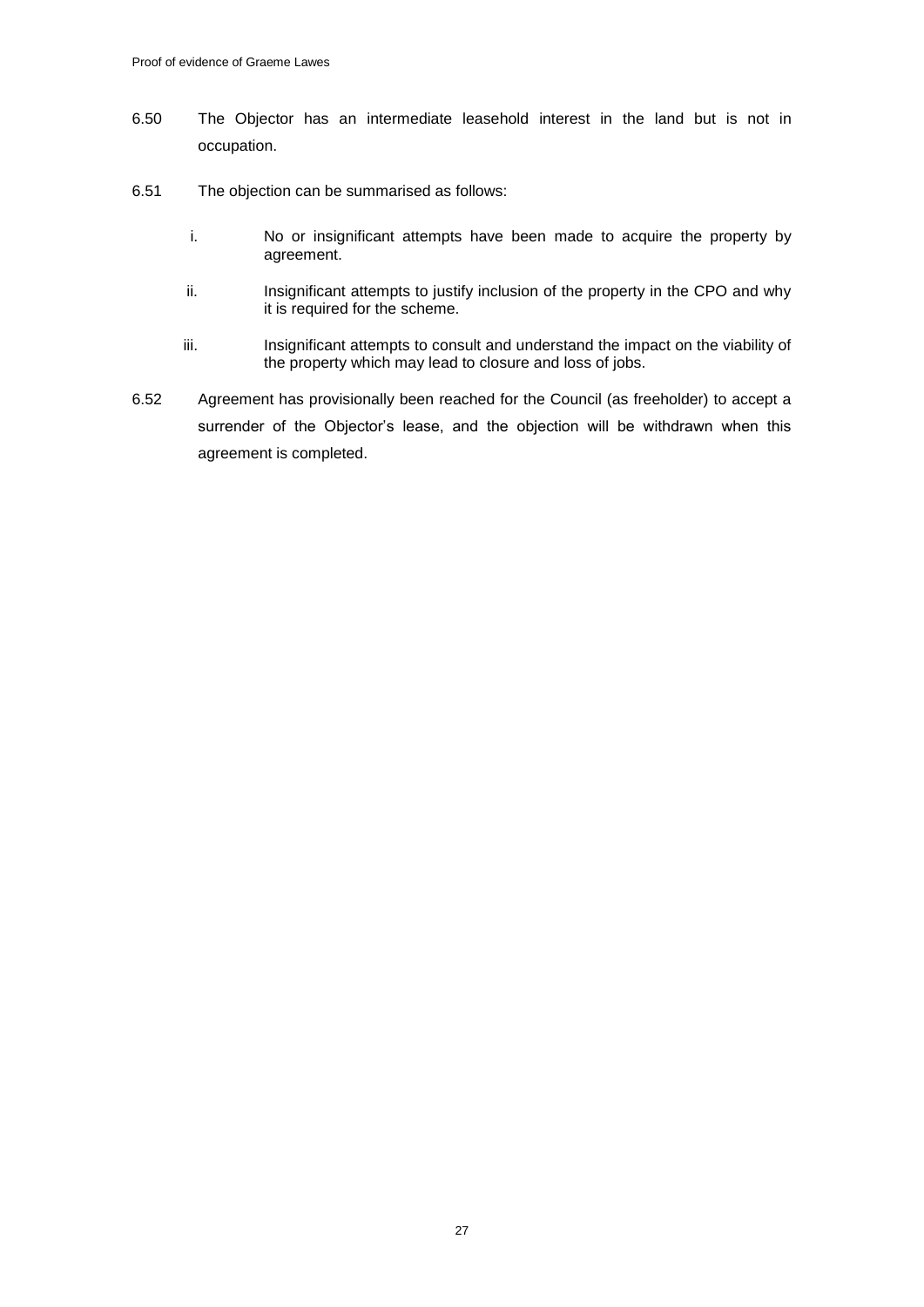### 7. **CONCLUSIONS**

- 7.1 My conclusions on the CPO are that:
	- (i) the CPO satisfies the requirements of s. 226  $(1)(a)$  of the 1990 Act;
	- (ii) the interests and rights included within the boundary of the CPO are required in connection with the carrying out of the Scheme in accordance with the objectives of the Acquiring Authority;
	- (iii) without the CPO, there is no reasonable prospect that the required interests and rights could be assembled within an acceptable timescale;
	- (iv) therefore without the CPO, the Developer will not be able to deliver the Scheme;
	- (v) reasonable steps to acquire land and interests by agreement have been taken and continue to be taken;
	- (vi) the objections made have been fully considered. The Council and the Developer have sought to address the concerns raised where it is practicable to do so without prejudicing the development proposed; and
	- (vii) none of the objections made amounts to a good reason to modify or reject the CPO.
- 7.2 In my opinion the CPO is demonstrably in the public interest and should be confirmed.